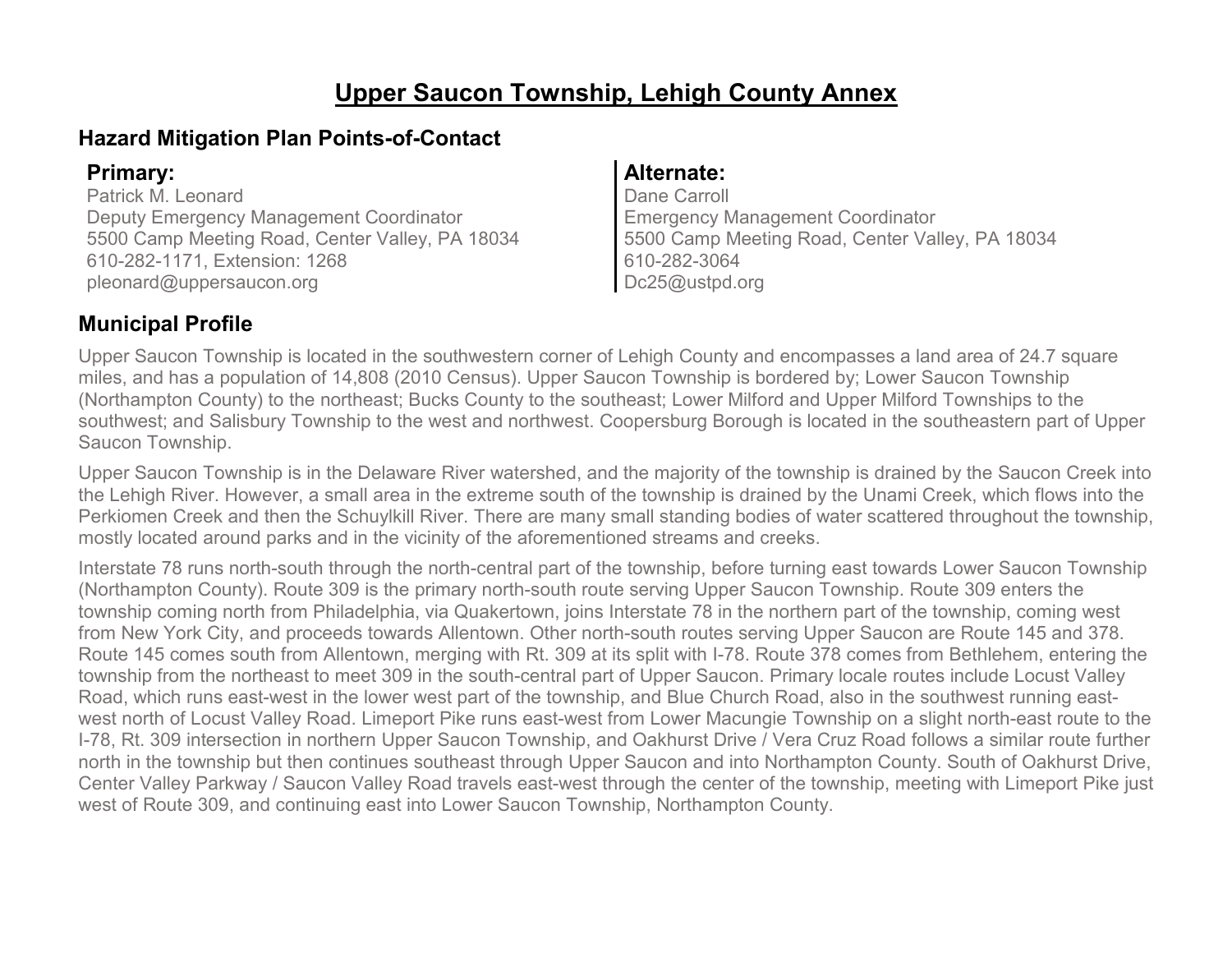#### **Municipal Participation**

1. Identify municipal stakeholders to be involved in the planning process such as, floodplain administrator, public works, emergency management, engineers, planners, etc., and include their specific role in the process.

| Tom Nicoletti, Police Chief               | Dane Carroll, Emergency Management Coordinator |
|-------------------------------------------|------------------------------------------------|
| Role: Review and comment on draft plan    | Role: Review and comment on draft plan         |
| <b>Charles Unangst, Township Engineer</b> | Trisha Lang, Director of Community Development |
| Role: Review and comment on draft plan    | Role: Review and comment on draft plan         |

Thomas Beil, Township Manager Role: Provide data and information to the township. Review and comment on draft plan.

Chuck Castetter, Fire Chief Role: Township representative at planning team meetings. Review and comment on draft plan.

Joseph Geib, Special Projects Coordinator Role: Alternate Township representative at planning team meetings.

2. Identify community stakeholders such as; neighborhood groups, religious groups, major employers / businesses, etc., that will be informed and / or involved in the planning process and describe how they will be involved.

Major employers:

Lutron Electronics

Olympus Corporation of the Americas<br>
The Promenade Shops at Saucon Valley<br>
Dun and Bradstreet Corporation Dun and Bradstreet Corporation

3. Describe how the public **will be engaged** in the current planning process examples, newsletters, social media, etc., **and how they were engaged** since the 2013 Hazard Mitigation Plan.

Information will be posted on Township website.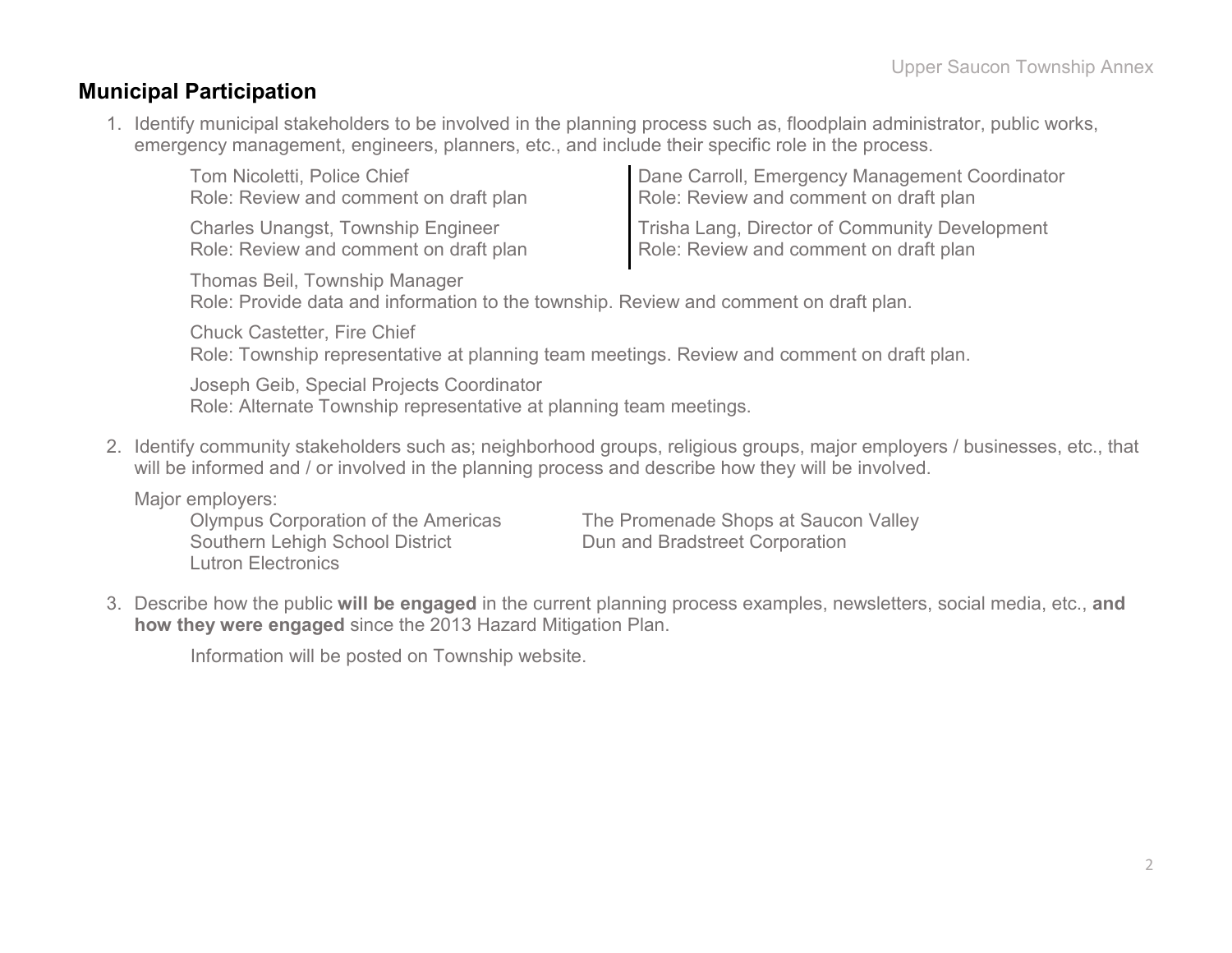# **Compliance with the National Flood Insurance Program (NFIP)**

| <b>Topic</b>                                                                                                                                      | Identify source of information, if<br>different from the one listed.  | <b>Additional Comments</b>                                                                                                 |
|---------------------------------------------------------------------------------------------------------------------------------------------------|-----------------------------------------------------------------------|----------------------------------------------------------------------------------------------------------------------------|
| 1. Staff Resources                                                                                                                                |                                                                       |                                                                                                                            |
| Is the Community Floodplain Administrator (FPA) or NFIP Coordinator certified?                                                                    | <b>Community FPA</b>                                                  | <b>No</b>                                                                                                                  |
| Is floodplain management an auxiliary function?                                                                                                   | <b>Community FPA</b>                                                  | Yes                                                                                                                        |
| Provide an explanation of NFIP administration services (e.g., permit review, GGIS,<br>education or outreach, inspections, engineering capability) | <b>Community FPA</b>                                                  | Enforcement of floodplain<br>provisions of zoning ordinance.                                                               |
| What are the barriers to running an effective NFIP program in the community, if any?                                                              | <b>Community FPA</b>                                                  | Smaller streams are not identified<br>on FEMA maps.                                                                        |
| 2. Compliance History                                                                                                                             |                                                                       |                                                                                                                            |
| Is the community in good standing with the NFIP?                                                                                                  | State NFIP Coordinator, FEMA NFIP<br>Specialist, or community records | Yes                                                                                                                        |
| Are there any outstanding compliance issues (i.e., current violations)?                                                                           |                                                                       | <b>No</b>                                                                                                                  |
| When was the most recent Community Assistance Visits (CAV) or Community<br>Assistance Contact (CAC)?                                              |                                                                       | Unknown                                                                                                                    |
| Is a CAV or CAC scheduled or needed?                                                                                                              |                                                                       | <b>No</b>                                                                                                                  |
| 3. Regulation                                                                                                                                     |                                                                       |                                                                                                                            |
| When did the community enter the NFIP?                                                                                                            | <b>NFIP Community Status Book</b>                                     | 7/26/1974                                                                                                                  |
| Are the Flood Insurance Rate Maps (FIRMs) digital or paper?<br>How are residents assisted with mapping?                                           | <b>Community FPA</b>                                                  | Both - residents can view paper<br>maps at the Township Building or<br>view digital maps on FEMA's<br>website.             |
| Do floodplain regulations meet or exceed FEMA or State minimum requirements?<br>If so, in what ways?                                              | <b>Community FPA</b>                                                  | Exceed - Township regulates a<br>500-year floodplain.                                                                      |
| Describe the permitting process                                                                                                                   | Community FPA, State, FEMA NFIP                                       | No permits are issued for<br>encroachments unless applicant<br>successfully appeals to Zoning<br>Hearing Board for relief. |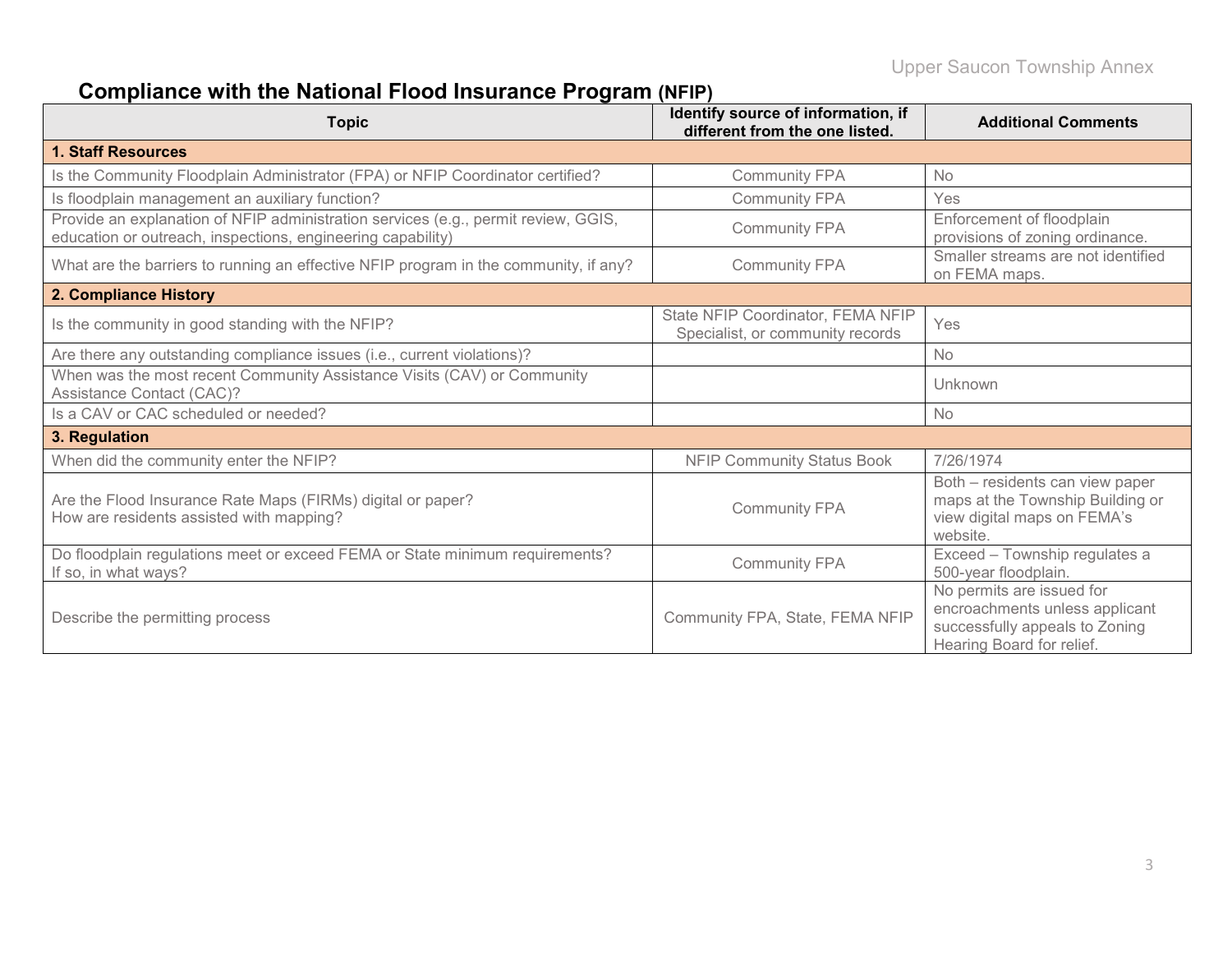#### **Compliance with the National Flood Insurance Program (NFIP) –** *continued*

| <b>Topic</b>                                                                                                                                     | Identify source of information, if<br>different from the one listed.     | <b>Additional Comments</b> |
|--------------------------------------------------------------------------------------------------------------------------------------------------|--------------------------------------------------------------------------|----------------------------|
| <b>4. Insurance Summary</b>                                                                                                                      |                                                                          |                            |
| How many NFIP policies are in the community?<br>What is the total premium and coverage?                                                          | State NFIP Coordinator or<br><b>FEMA NFIP Specialist</b>                 | Unknown                    |
| How many claims have been paid in the community? What is the total amount of<br>paid claims? How many substantial damage claims have there been? | FEMA NFIP or<br>Insurance Specialist                                     | Unknown                    |
| How many structures are exposed to flood risk within the community?                                                                              | <b>Community FPA or GIS Analyst</b>                                      | Unknown                    |
| Describe any areas of flood risk with limited NFIP policy coverage                                                                               | Community FPA or<br><b>FEMA Insurance Specialist</b>                     | Unknown                    |
| 5. Community Rating System (CRS)                                                                                                                 |                                                                          |                            |
| Does the community participate in CRS?                                                                                                           | Community FPA, State, or FEMA NFIP                                       | <b>No</b>                  |
| If so, what is the community's CRS Class Ranking?                                                                                                | Flood Insurance Manual<br>(http://www.fema.gov/floodinsurancemanual.gov) | N/A                        |
| What categories and activities provide CRS points and how can the Class be<br>improved?                                                          |                                                                          | N/A                        |
| Does the plan include CRS planning requirements?                                                                                                 | Community FPA, FEMA CRS<br>Coordinator, or ISO representative            | N/A                        |

### **Community Assets**

Community assets are defined to include anything that is important to the character as well as the function of a community, and can be described in four categories, they are; people, economy, natural environment and built environment. Please identify the community assets and location under each category.

- **1. People**
	- Concentrations of vulnerable populations such as the elderly, physically or mentally disabled, non-English speaking, and the medically or chemically dependent.

Mount Trexler Manor (personal care home) Sacred Heart Assisted Living at Saucon Creek (senior care community)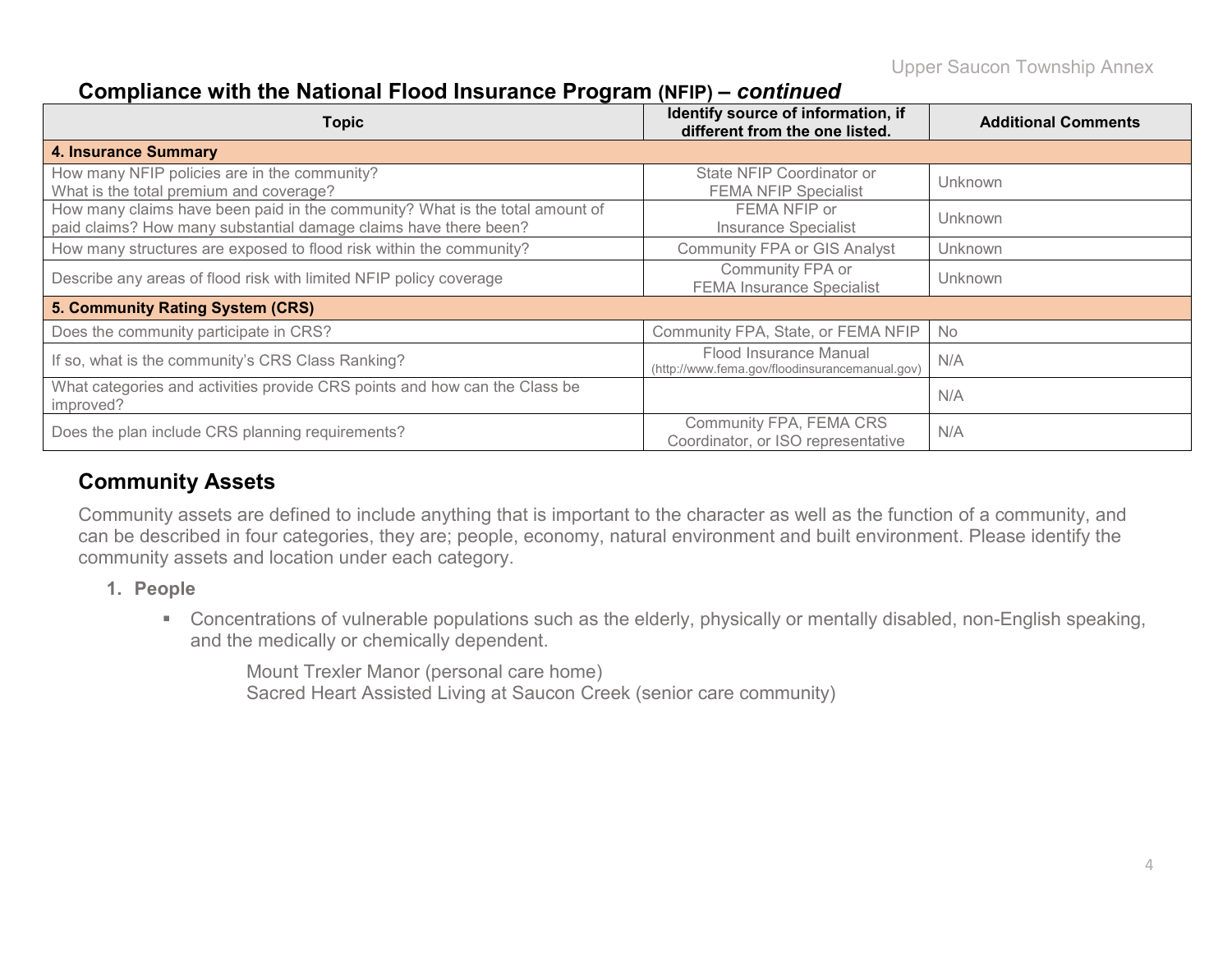#### **Community Assets –** *continued*

- Types of visiting populations where large numbers of people are concentrated such as visitors for special events and students.
	- DeSales University **Penn State Lehigh Valley** Strayer University **Strayer University** Southern Lehigh High School Southern Lehigh Middle School Joseph P. Liberati Intermediate School Hopewell Elementary School Southern Lehigh Football Stadium The Promenade Shops at Saucon Valley (regional shopping center) Saucon Valley Country Club (periodically hosts professional golf tournaments with large number of spectators.

#### **2. Economy**

Major employers, primary economic sectors such as agriculture and commercial centers where losses would have a severe impact on the community.

Lutron Electronics Headquarters The Promenade Shops at Saucon Valley (regional shopping center) Dun and Bradstreet Corporation Southern Lehigh School District Olympus Corporation of the Americas Headquarters

#### **3. Natural Environment**

Those areas / features that can provide protective functions that reduce the magnitude of hazard events such as, wetlands or riparian areas, and other environmental features important to protect.

Saucon Creek and its tributaries, which include the South Branch of Saucon Creek and Tumble Brook. Mest Marsh – Locally significant cattail marsh of several acres with adjoining swampy floodplain along the Saucon Creek.

Mill Road Wetlands – Expansive series of wetlands adjoining an unnamed tributary of Tumble Brook. South Mountain, Applebutter Hill, Flint Hill, Saucon Hill and other areas of high elevation

#### **4. Built Environment**

 Existing structures such as, concentrations of buildings that may be more vulnerable to hazards based on location, age, construction type and / or condition of use.

Business impacted by flooding located on North Main Street, Coopersburg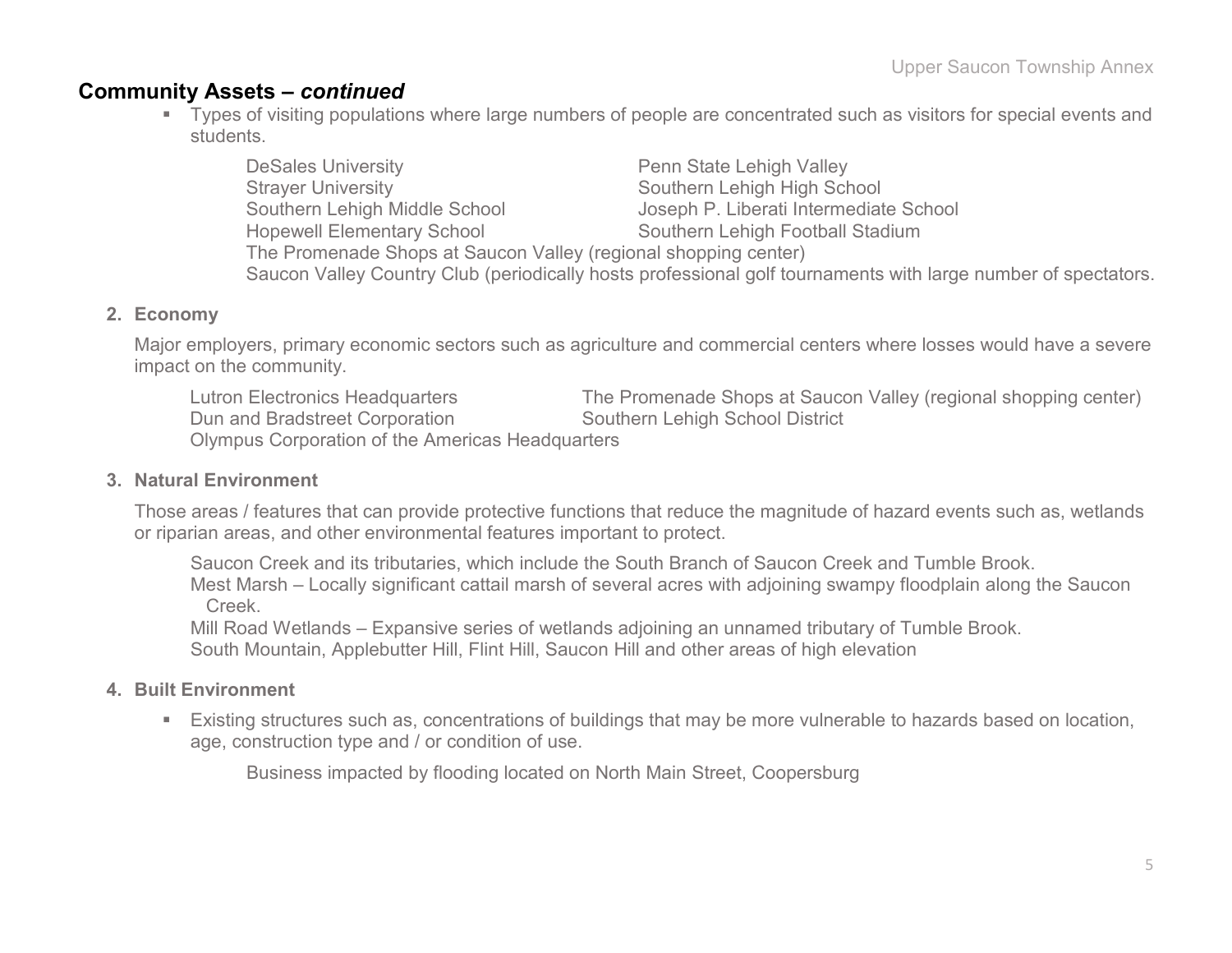#### **Community Assets –** *continued*

**Infrastructure systems such as water and wastewater facilities, power utilities, transportation systems,** communication systems, energy pipelines and storage.

Gun Club Municipal Water Supply Well South Mountain Water Storage Tank Upper Saucon Wastewater Treatment Plant

Applebutter Hill Water Storage Tank Colonial Crest Municipal Water Supply Well

 High potential loss facilities such as, dams, locations that house hazardous materials, military and / or civilian defense installations.

Errickson Fish Pond Dam (DEP No. D39-094)

 Critical facilities such as, hospitals, medical facilities, police and fires stations, emergency operations centers, shelters, schools and airports / heliports.

Upper Saucon Township Police Department Upper Saucon Volunteer Fire Department Upper Saucon Township Municipal Building Upper Saucon Wastewater Treatment Plant Upper Saucon Ambulance Corps Southern Lehigh Middle School Joseph P. Liberati Intermediate School St. Michael's Elementary School (Limeport) Hopewell Elementary School St. Michael's Middle School

DeSales University (identified as mass care center – fixed Nuclear Support Plan for incident at Limerick Generating Station)

Southern Lehigh High School (identified as mass care reception center – fixed Nuclear Support Plan for incident at Limerick Generating Station)

Cultural / historical resources such as, museums, parks, stadiums, etc.

FAA Communication Facility

Southern Lehigh Football Stadium Ueberroth Zinc Mine Historic District and President Pump Site Saucon Rail Trail **Saucon Rail Trail** Community Park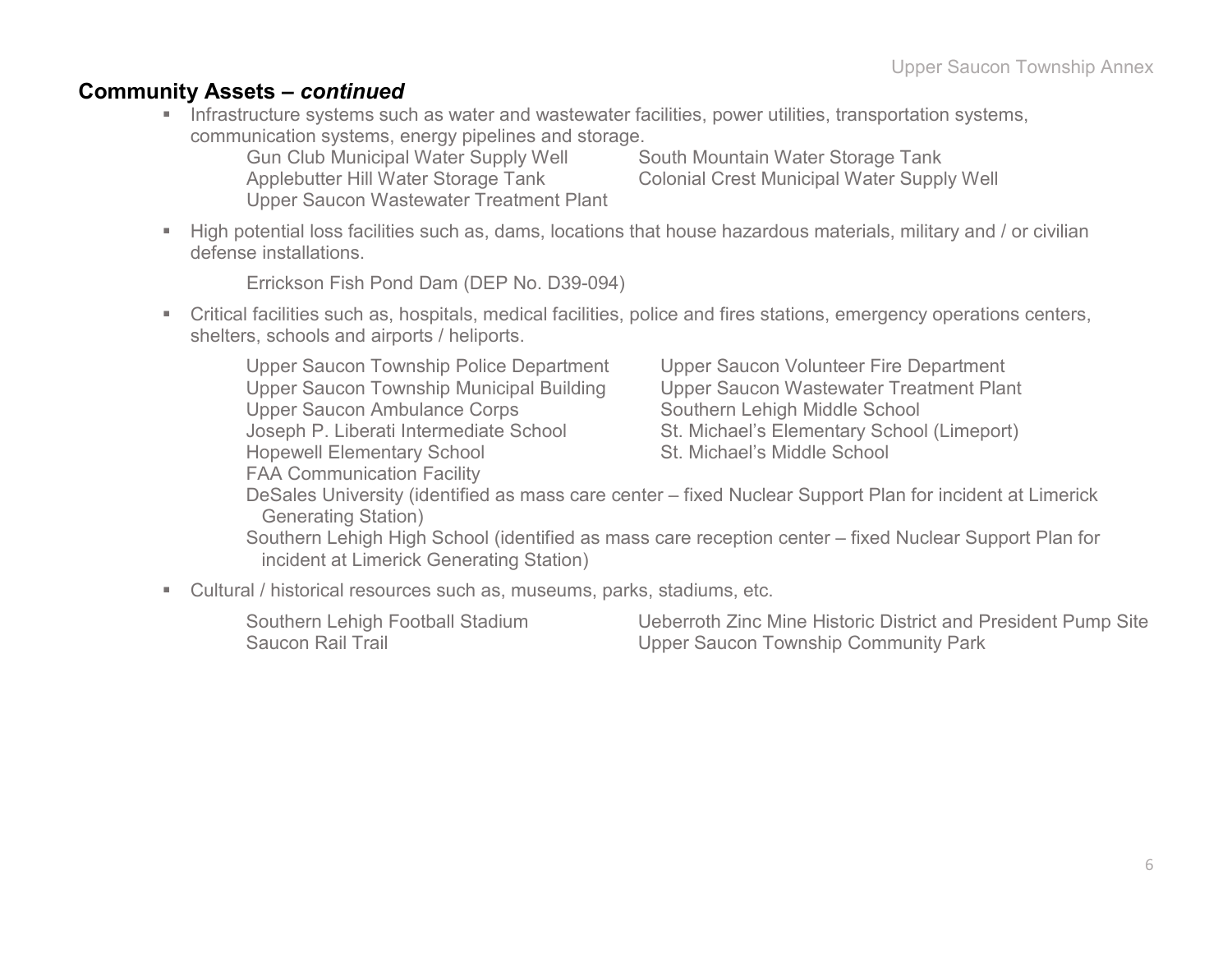# **Capability Assessment**

|                                  |                                                                       |                       | <b>Status</b>                               |                      |                                                     | <b>Effect on</b><br><b>Hazard Loss</b>                 | Change                                                 |                                                                                                                      | How can                                                                    |                                                                                                           |
|----------------------------------|-----------------------------------------------------------------------|-----------------------|---------------------------------------------|----------------------|-----------------------------------------------------|--------------------------------------------------------|--------------------------------------------------------|----------------------------------------------------------------------------------------------------------------------|----------------------------------------------------------------------------|-----------------------------------------------------------------------------------------------------------|
| Capability                       | <b>Regulatory</b><br>✓<br>$\checkmark$ Tools<br>$\checkmark$ Programs | Place<br>$\mathbf{a}$ | <b>Date</b><br><b>Adopted</b><br>or Updated | Development<br>Under | Department /<br><b>Agency</b><br><b>Responsible</b> | <b>Reduction:</b><br>-Supports<br>-Neutral<br>-Hinders | <b>since 2013</b><br>Plan?<br>+ Positive<br>- Negative | <b>Has the 2013</b><br><b>Plan been</b><br>integrated into<br>the Regulatory<br><b>Tool/Program</b><br>? If so, how? | these<br>capabilities<br>be expanded<br>and<br>improved to<br>reduce risk? | <b>Additional</b><br><b>Comments</b>                                                                      |
|                                  | Comprehensive Plan                                                    | $\times$              | 1985                                        |                      | Upper<br>Saucon<br>Township                         | Supports                                               | Positive                                               | <b>No</b>                                                                                                            | Provide<br>funding                                                         | Currently<br>Updating                                                                                     |
|                                  | Capital Improvement Plan                                              | X                     | 2/15/2017                                   |                      | Upper<br>Saucon<br>Township                         | Supports                                               | No change                                              | No                                                                                                                   | Provide<br>funding                                                         | Updated<br>Annually                                                                                       |
|                                  | Economic Development Plan                                             |                       |                                             |                      |                                                     |                                                        |                                                        |                                                                                                                      |                                                                            |                                                                                                           |
| <b>Planning &amp; Regulatory</b> | <b>Continuity of Operations Plan</b>                                  | $\times$              | 2/6/2017                                    |                      | Upper<br>Saucon<br>Township                         | Supports                                               | Positive                                               | <b>No</b>                                                                                                            | Provide<br>funding                                                         | Continuity of<br>Operations<br>Plan is<br>generally<br>consistent with<br>2013 Hazard<br>Mitigation Plan. |
|                                  | Stormwater Management Plan /<br>Ordinance                             | $\times$              | 12/19/2011                                  |                      | Upper<br>Saucon<br>Township                         | Supports                                               | No change                                              | No                                                                                                                   | Provide<br>funding                                                         |                                                                                                           |
|                                  | Open Space Management Plan<br>(or Parks/Rec., Greenways Plan)         | $\times$              | 10/24/2006                                  |                      | Upper<br>Saucon<br>Township                         | Neutral                                                | No change                                              | No                                                                                                                   |                                                                            | Currently<br>Updating<br>2020-2021                                                                        |
| $\div$                           | <b>Natural Resource Protection Plan</b>                               |                       |                                             |                      |                                                     |                                                        |                                                        |                                                                                                                      |                                                                            |                                                                                                           |
|                                  | <b>Transportation Plan</b>                                            |                       |                                             |                      |                                                     |                                                        |                                                        |                                                                                                                      |                                                                            |                                                                                                           |
|                                  | <b>Historic Preservation Plan</b>                                     |                       |                                             |                      |                                                     |                                                        |                                                        |                                                                                                                      |                                                                            |                                                                                                           |
|                                  | Floodplain Management Plan                                            |                       |                                             |                      |                                                     |                                                        |                                                        |                                                                                                                      |                                                                            |                                                                                                           |
|                                  | <b>Farmland Preservation</b>                                          |                       |                                             |                      |                                                     |                                                        |                                                        |                                                                                                                      |                                                                            |                                                                                                           |
|                                  | <b>Evacuation Plan</b>                                                |                       |                                             |                      |                                                     |                                                        |                                                        |                                                                                                                      |                                                                            |                                                                                                           |
|                                  | Disaster Recovery Plan                                                |                       |                                             |                      |                                                     |                                                        |                                                        |                                                                                                                      |                                                                            |                                                                                                           |
|                                  | <b>Hazard Mitigation Plan</b>                                         | $\times$              | 2013                                        |                      | Lehigh<br>County                                    | Supports                                               | No change                                              | N/A                                                                                                                  |                                                                            | Currently<br>Updating                                                                                     |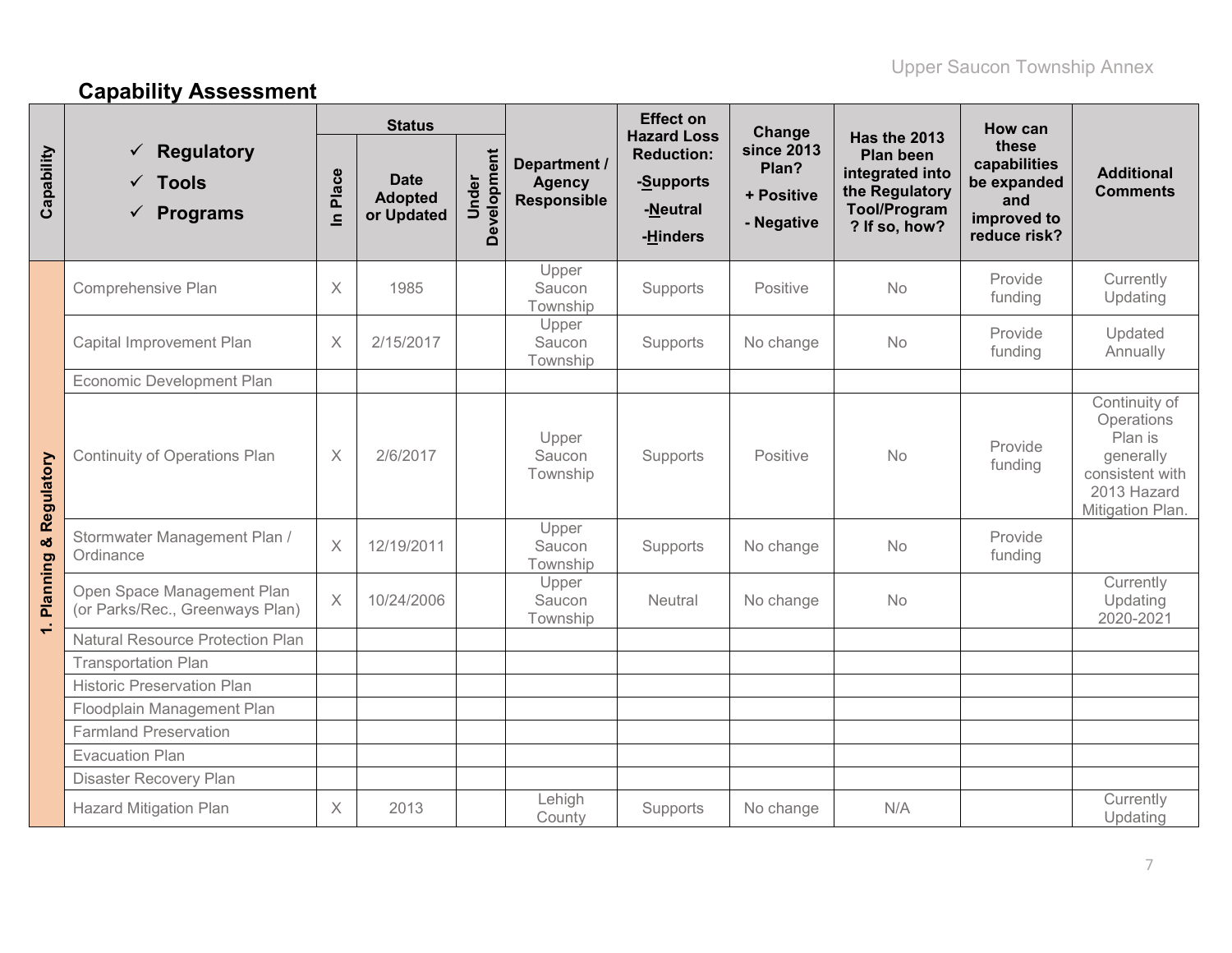|                          |                                                                        |                       | <b>Status</b>                                                |                      |                                                     | <b>Effect on</b><br><b>Hazard Loss</b>                 |                                                               | Has the 2013                                                                          | How can                                                                    |                                                                                                                                                      |
|--------------------------|------------------------------------------------------------------------|-----------------------|--------------------------------------------------------------|----------------------|-----------------------------------------------------|--------------------------------------------------------|---------------------------------------------------------------|---------------------------------------------------------------------------------------|----------------------------------------------------------------------------|------------------------------------------------------------------------------------------------------------------------------------------------------|
| Capability               | $\checkmark$ Regulatory<br>$\checkmark$ Tools<br>$\checkmark$ Programs | Place<br>$\mathbf{a}$ | <b>Date</b><br><b>Adopted</b><br><b>or</b><br><b>Updated</b> | Under<br>Development | Department /<br><b>Agency</b><br><b>Responsible</b> | <b>Reduction:</b><br>-Supports<br>-Neutral<br>-Hinders | <b>Change since</b><br>2013 Plan?<br>+ Positive<br>- Negative | <b>Plan been</b><br>integrated into<br>the Regulatory<br>Tool/Program?<br>If so, how? | these<br>capabilities<br>be expanded<br>and improved<br>to reduce<br>risk? | <b>Additional</b><br><b>Comments</b>                                                                                                                 |
|                          | <b>Emergency Operations Plan</b>                                       | $\times$              | 1/2/2018                                                     |                      | Township                                            | Supports                                               | Positive                                                      | Yes                                                                                   |                                                                            | <b>Updated Annually;</b><br>EOP was updated<br>in 2018 to<br>reference 2013<br><b>Hazard Mitigation</b><br>Plan                                      |
|                          | <b>Zoning Regulations</b>                                              | $\times$              | 6/9/2009                                                     |                      | Township                                            | Supports                                               | No change                                                     | No                                                                                    |                                                                            |                                                                                                                                                      |
|                          | <b>Floodplain Regulations</b>                                          | $\times$              | 6/9/2009                                                     |                      | Township                                            | Supports                                               | No change                                                     | No                                                                                    |                                                                            | Floodplain<br>regulations in<br>Zoning Ordinance                                                                                                     |
|                          | <b>NFIP Participation</b>                                              | X                     | 7/26/1974                                                    |                      | <b>FEMA</b>                                         | Supports                                               | No change                                                     | No                                                                                    |                                                                            |                                                                                                                                                      |
| & Regulatory<br>Planning | <b>Building Code</b>                                                   | $\times$              | 5/25/2004                                                    |                      | Township                                            | Supports                                               | No change                                                     | No                                                                                    |                                                                            | Township adopted<br>State-wide<br>Uniform<br><b>Construction Code</b><br>which is amended<br>periodically by the<br><b>State</b>                     |
| $\div$                   | Fire Code                                                              | $\times$              | 5/25/2004                                                    |                      | Township                                            | Supports                                               | No change                                                     | No                                                                                    |                                                                            | Township adopted<br>State-wide<br>Uniform<br><b>Construction Code</b><br>which incorporates<br>certain sections of<br>the International<br>Fire Code |
|                          | Other                                                                  |                       |                                                              |                      |                                                     |                                                        |                                                               |                                                                                       |                                                                            |                                                                                                                                                      |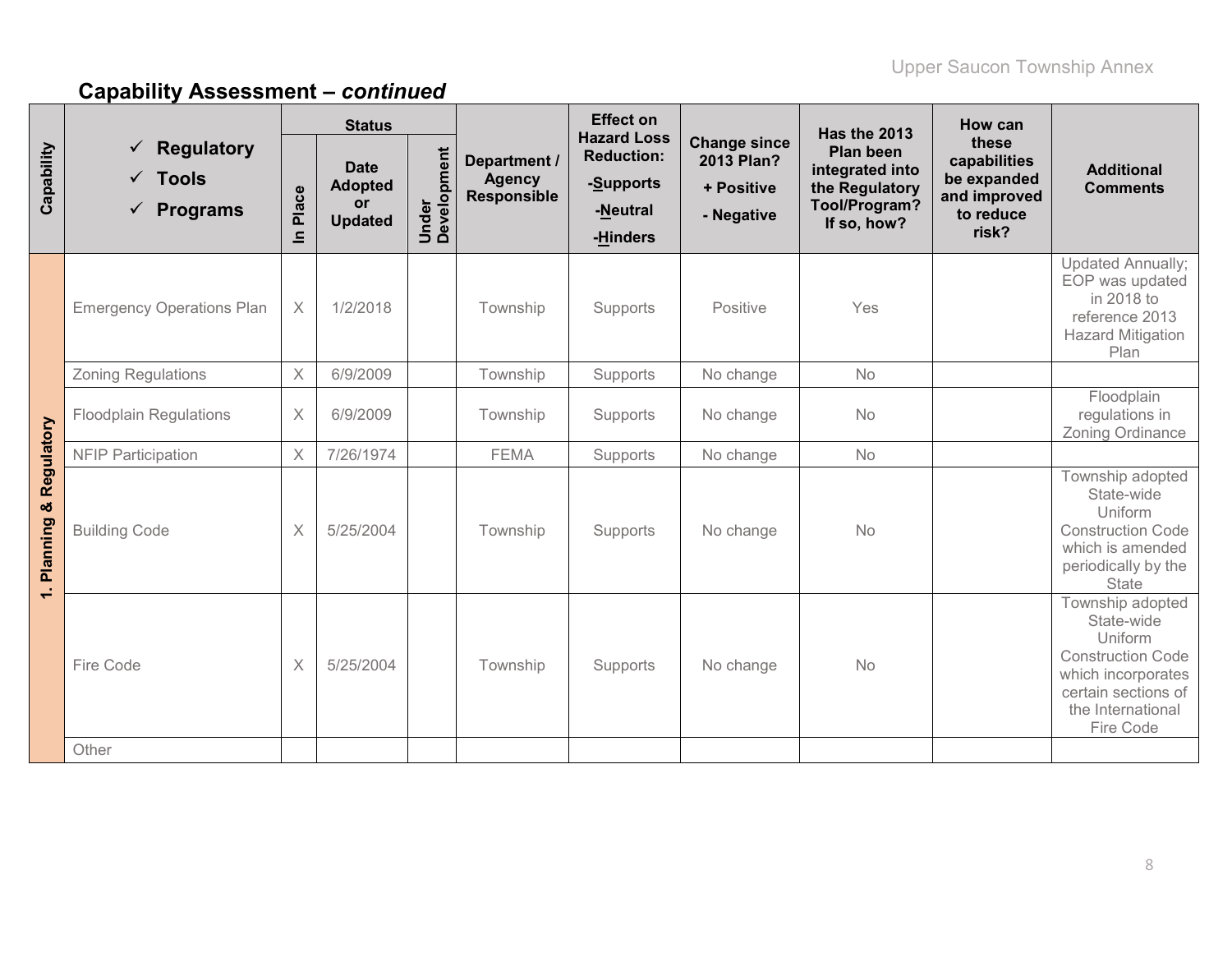| Capability          | <b>Staff</b><br><b>Personnel</b><br><b>Resources</b>                                                                                | <b>Yes</b> | <b>No</b> | Department /<br><b>Agency</b> | <b>Change since</b><br>2013 Plan?<br>+ Positive<br>- Negative | How can these<br>capabilities be<br>expanded and<br>improved to<br>reduce risk? | <b>Additional Comments</b>                                                                                                  |
|---------------------|-------------------------------------------------------------------------------------------------------------------------------------|------------|-----------|-------------------------------|---------------------------------------------------------------|---------------------------------------------------------------------------------|-----------------------------------------------------------------------------------------------------------------------------|
|                     | Planners (with land use / land development knowledge)                                                                               | X          |           | Township                      | No Change                                                     |                                                                                 | In-House Planning Dept.                                                                                                     |
|                     | Planners or engineers (with natural and / or human-<br>caused hazards knowledge)                                                    | X          |           | Township                      | No Change                                                     |                                                                                 | In-House Planning Dept.                                                                                                     |
| Technology          | Engineers or professionals trained in building and / or<br>infrastructure construction practices (including building<br>inspectors) | X          |           | Township                      | No Change                                                     |                                                                                 | Consultant - Upper Saucon<br>Township contracts with<br>Key codes Inspection<br>Agency for building<br>inspection services. |
|                     | <b>Emergency Manager</b>                                                                                                            | X          |           | Township                      | No Change                                                     |                                                                                 | Township has Emergency<br><b>Management Coordinator</b>                                                                     |
| ×<br>Administrative | Floodplain administrator / manager                                                                                                  | X          |           | Township                      | No Change                                                     |                                                                                 | Township staff member<br>designated as Floodplain<br>Administrator                                                          |
|                     | Land surveyors                                                                                                                      |            | $\times$  | Township                      |                                                               |                                                                                 |                                                                                                                             |
|                     | Staff familiar with the hazards of the community                                                                                    | X          |           | Township                      | No Change                                                     |                                                                                 | Township staff is familiar<br>with hazards of community.                                                                    |
| $\overline{N}$      | Personnel skilled in Geographical Information Systems<br>(GIS) and / or FEMA's HAZUS program                                        | X          |           | Township                      | No Change                                                     |                                                                                 | Consultant - Township uses<br>Hanover Engineering to<br>maintain its GIS system.                                            |
|                     | Grant writers or fiscal staff to handle large / complex<br>grants                                                                   | X          |           | Township                      | No Change                                                     |                                                                                 | <b>Experienced grant writers</b><br>on Township staff.                                                                      |
|                     | Other                                                                                                                               |            |           |                               |                                                               |                                                                                 |                                                                                                                             |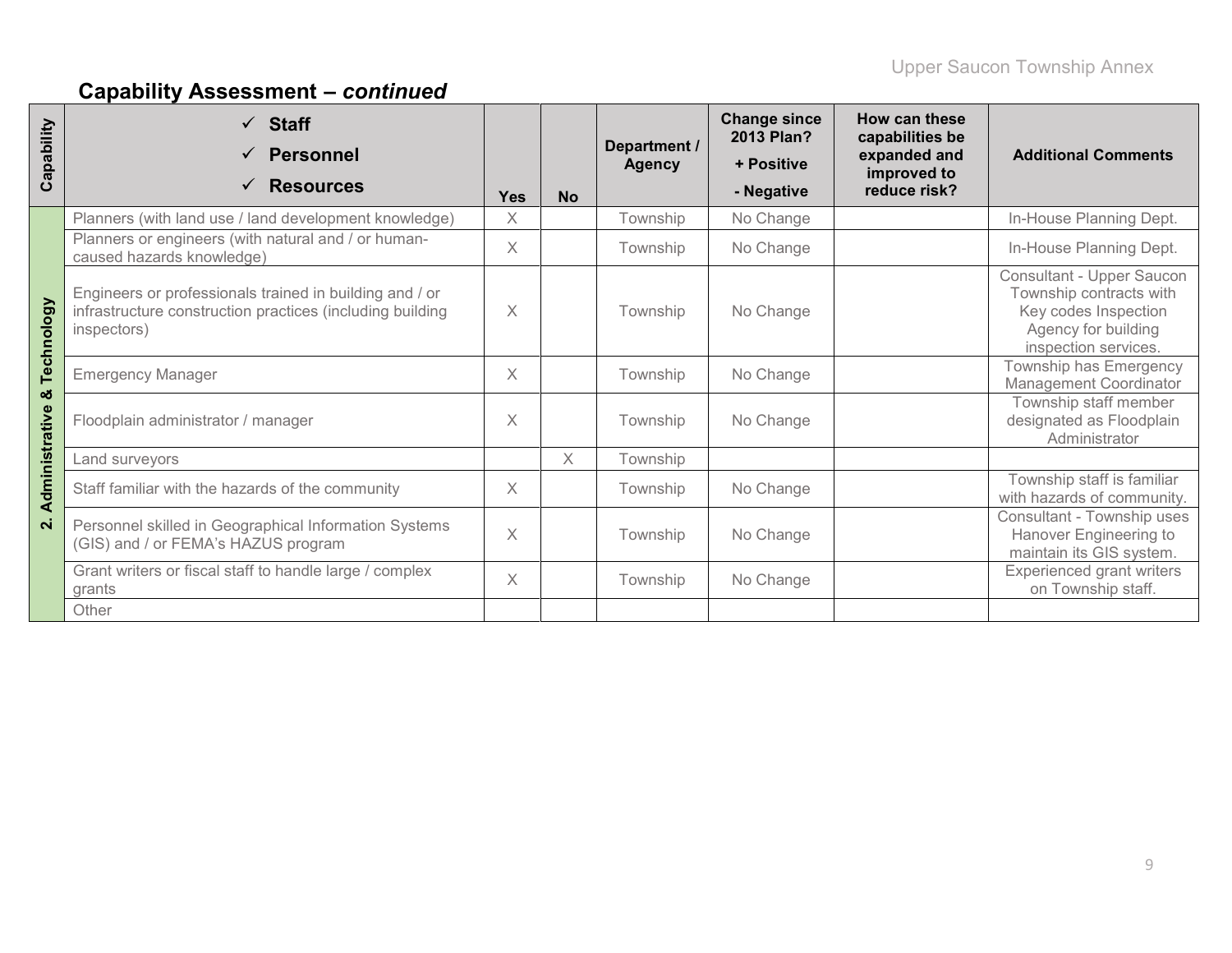| Capability                                              | Yes      | <b>No</b> | Department /<br><b>Agency</b> | <b>Change since</b><br>2013 Plan?<br>+ Positive<br>- Negative | How can these<br>capabilities be<br>expanded and<br>improved to<br>reduce risk? | <b>Additional</b><br><b>Comments</b>                                  |
|---------------------------------------------------------|----------|-----------|-------------------------------|---------------------------------------------------------------|---------------------------------------------------------------------------------|-----------------------------------------------------------------------|
| Capital improvement programming                         |          | X         | Unknown                       | No change                                                     | Provide funding                                                                 |                                                                       |
| <b>Community Development Block Grants (CDBG)</b>        | X        |           | Lehigh County                 | No change                                                     | Streamline<br>simplify<br>application<br>process.                               |                                                                       |
| Special purposes taxes                                  | $\times$ |           | Township                      | No change                                                     |                                                                                 |                                                                       |
| Gas / Electricity utility fees                          |          | X         | UGI/PPL                       | No change                                                     |                                                                                 | Gas / electric<br>utilities are outside<br>the Township's<br>control. |
| Water / Sewer fees                                      | $\times$ |           | Township                      | No change                                                     |                                                                                 |                                                                       |
| 3. Financial Resources<br>Stormwater utility fees       | $\times$ |           | Township                      | <b>New State</b><br>Law allows<br>Township to<br>charge fee.  |                                                                                 |                                                                       |
| Development impact fees                                 | $\times$ |           | Township                      | No change                                                     |                                                                                 |                                                                       |
| General obligation, revenue, and / or special tax bonds | $\times$ |           | Township                      | No change                                                     |                                                                                 |                                                                       |
| Partnering arrangements or intergovernmental agreements | X        |           | Lehigh County                 | No change                                                     | County should do<br>more to promote<br>intergovernmental<br>cooperation.        |                                                                       |
| Other                                                   |          |           |                               |                                                               |                                                                                 |                                                                       |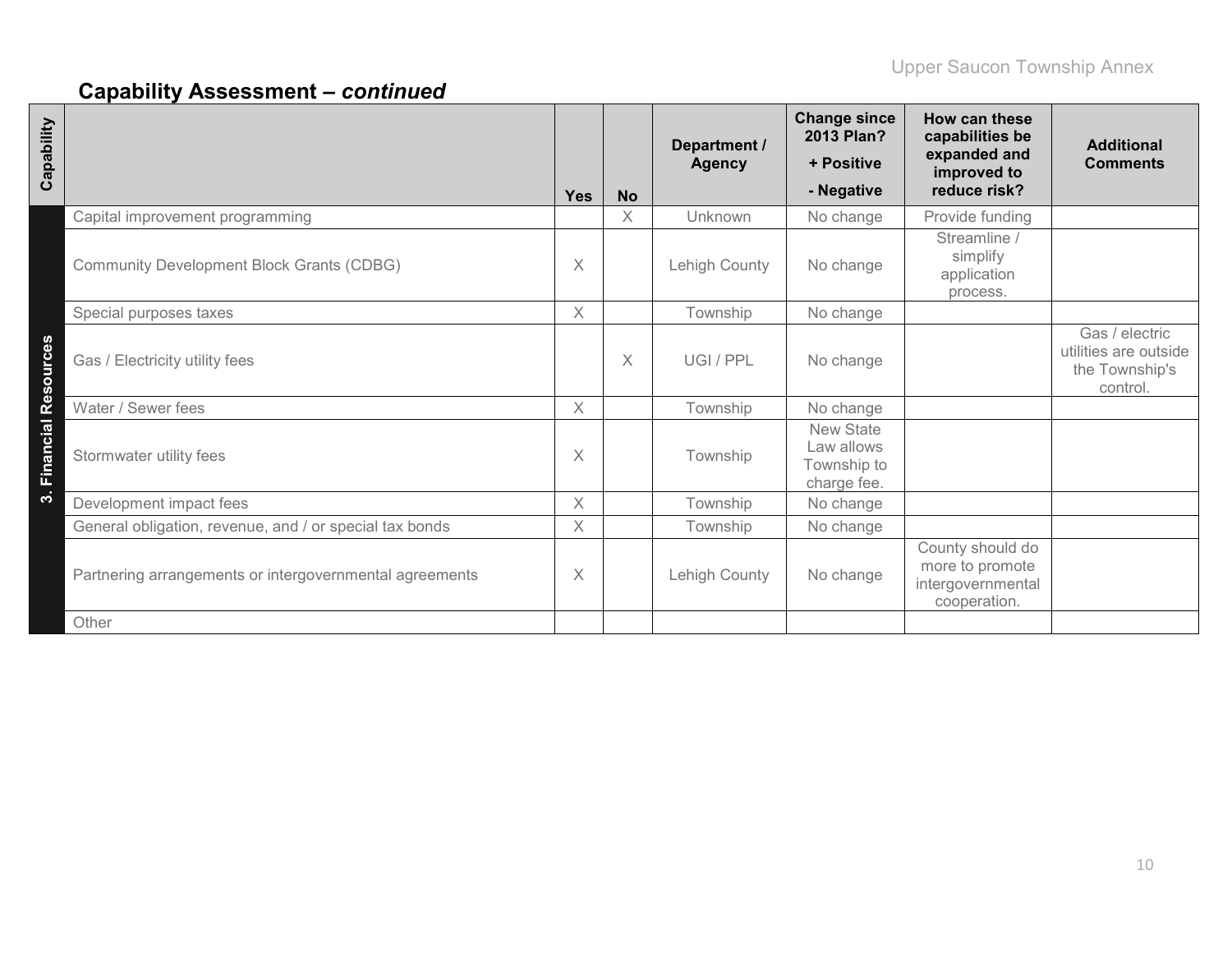| Capability                           | Program<br>Organization                                                                                                                                              | <b>Yes</b> | <b>No</b> | Department /<br><b>Agency</b>                                     | <b>Change since</b><br>2013 Plan?<br>+ Positive<br>- Negative | How can these<br>capabilities be<br>expanded and<br>improved to<br>reduce risk? | <b>Additional</b><br><b>Comments</b>                                                                                                                                                                                               |
|--------------------------------------|----------------------------------------------------------------------------------------------------------------------------------------------------------------------|------------|-----------|-------------------------------------------------------------------|---------------------------------------------------------------|---------------------------------------------------------------------------------|------------------------------------------------------------------------------------------------------------------------------------------------------------------------------------------------------------------------------------|
|                                      | <b>Firewise Communities Certification</b>                                                                                                                            |            | <b>No</b> | Township's<br><b>Volunteer Fire</b><br>Department                 | Education /<br>Outreach not part<br>of 2013<br>Plan           |                                                                                 |                                                                                                                                                                                                                                    |
|                                      | <b>StormReady Certification</b>                                                                                                                                      |            | <b>No</b> | Township                                                          | Education /<br>Outreach not part<br>of 2013<br>Plan           | Provide funding                                                                 |                                                                                                                                                                                                                                    |
|                                      | Natural disaster or safety-related school programs                                                                                                                   |            | <b>No</b> | Southern<br>Lehigh School<br><b>District</b>                      | Education /<br>Outreach not part<br>of 2013 Plan              |                                                                                 |                                                                                                                                                                                                                                    |
| Outreach<br>Education &<br>$\vec{r}$ | Ongoing public education or information programs<br>such as, responsible water use, fire safety,<br>household preparedness, and environmental<br>education.          | Yes        |           | Township and<br>Township's<br><b>Volunteer Fire</b><br>Department | Education /<br>Outreach not part<br>of 2013 Plan              | Provide funding                                                                 | Water conservation<br>information provided<br>to all Township water<br>customers. Fire Dept.<br>provides fire<br>prevention instruction<br>to employees working<br>at local businesses<br>and children attending<br>local schools. |
|                                      | Public-private partnership initiatives addressing<br>disaster related issues.                                                                                        |            | No        | Lehigh County<br>Emergency<br>Management<br>Agency                | Education /<br>Outreach not part<br>of 2013<br>Plan           |                                                                                 |                                                                                                                                                                                                                                    |
|                                      | Local citizen groups or non-profit organizations<br>focused on environmental protection, emergency<br>preparedness, access and functional needs<br>populations, etc. |            | <b>No</b> | Lehigh County<br>Emergency<br>Management<br>Agency                | Education /<br>Outreach not part<br>of 2013 Plan              |                                                                                 |                                                                                                                                                                                                                                    |
|                                      | Other                                                                                                                                                                |            |           |                                                                   |                                                               |                                                                                 |                                                                                                                                                                                                                                    |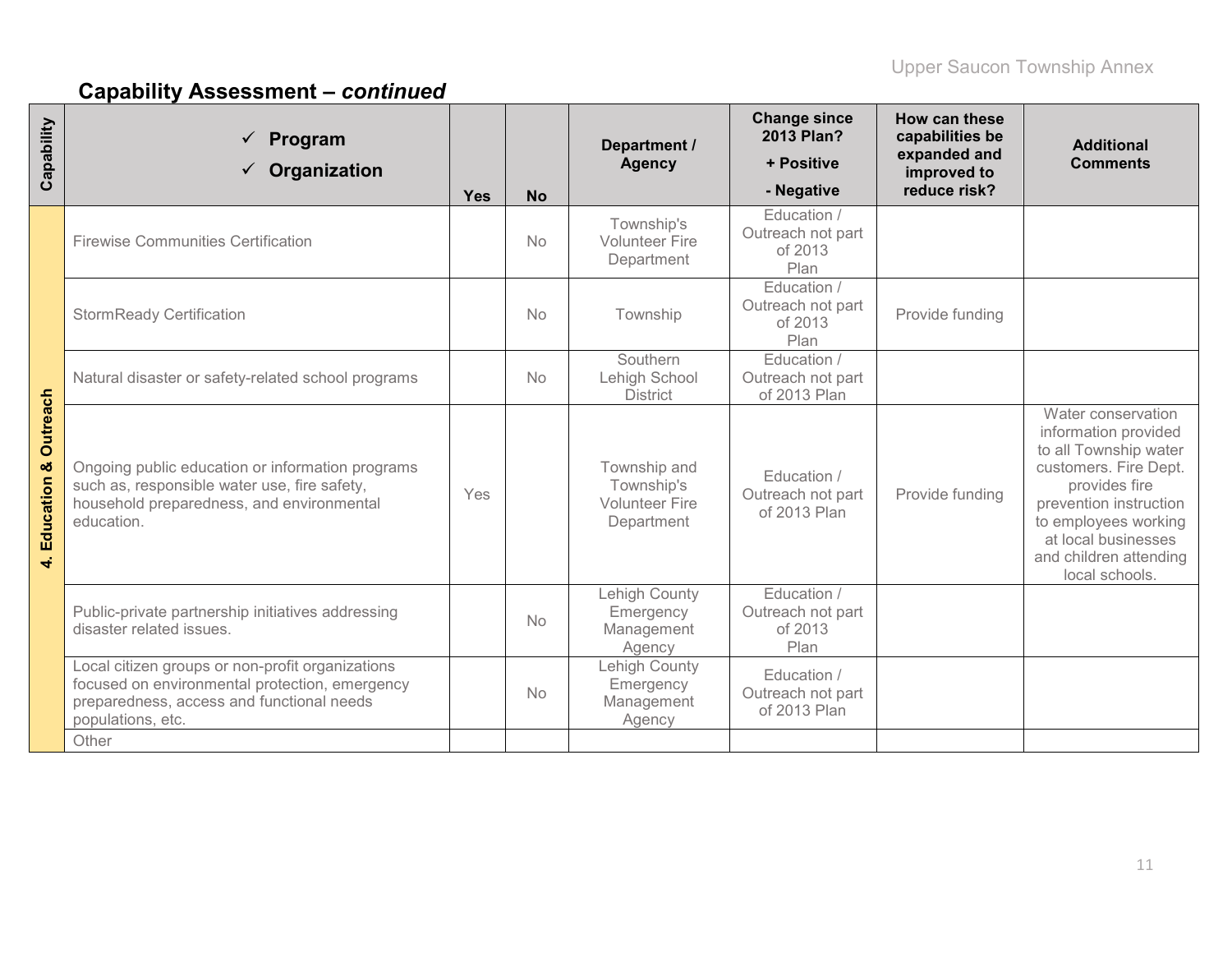| bility                 |                                |         | <b>Degree of Capability</b> |      | <b>Change since the 2013 Hazard</b><br><b>Mitigation Plan?</b> | <b>Additional Comments</b> |
|------------------------|--------------------------------|---------|-----------------------------|------|----------------------------------------------------------------|----------------------------|
| Capat                  |                                | Limited | <b>Moderate</b>             | High | If so, how?                                                    |                            |
|                        | <b>Planning and Regulatory</b> |         | X                           |      | No change                                                      |                            |
| 5. Self –<br>ssessment | Administrative and Technical   |         | $\checkmark$                |      | No change                                                      |                            |
|                        | Financial                      |         | Χ                           |      | No change                                                      |                            |
| ∢                      | <b>Education and Outreach</b>  |         | $\checkmark$<br>∧           |      | No change                                                      |                            |

# **Known or Anticipated Future Development / Redevelopment**

| Development /<br><b>Property Name</b>                               | <b>Type of Development</b>                                     | <b>Number of Structures</b> | Location                                           | <b>Known Hazard Zone</b> | <b>Description / Status</b>   |
|---------------------------------------------------------------------|----------------------------------------------------------------|-----------------------------|----------------------------------------------------|--------------------------|-------------------------------|
| <b>Brinley Court</b>                                                | Residential                                                    | 217                         | 7535 South Main Street                             |                          | <b>Under Construction</b>     |
| Old Saucon                                                          | Residential                                                    | 80                          | 4373 Route 378                                     |                          | <b>Under Construction</b>     |
| Strawberry Hill                                                     | Residential                                                    | 23                          | 6807 Blue Church Road<br>South                     |                          | single family / approved      |
| <b>Locust Valley Golf</b><br>Course/TOA                             | Residential                                                    | 125                         | 5500 Locust Valley Road                            | floodplain               | <b>Under Construction</b>     |
| Kay Landis Mill                                                     | Residential                                                    | 95                          | 5454 Landis Mill Road                              | floodplain               | single family / proposed      |
| Wawa/McDonalds                                                      | Commercial                                                     | 2                           | Route 309 and<br>Passer Road                       |                          | <b>Under Construction</b>     |
| <b>Unnamed Mixed Commercial /</b><br><b>Residential Development</b> | <b>Mixed Commercial /</b><br>Residential<br><b>Development</b> | 75                          | <b>Route 309 &amp;</b><br><b>Camp Meeting Road</b> |                          | No longer being<br>considered |
| <b>Estates at Saucon Valley</b>                                     | <b>Residential</b>                                             | 102                         | Flint Hill Road &<br><b>Taylor Drive</b>           |                          | <b>Under Construction</b>     |
| <b>Spring Valley Estates</b>                                        | Residential                                                    | 8                           | <b>Spring Valley Road</b>                          |                          | Approved/Pending              |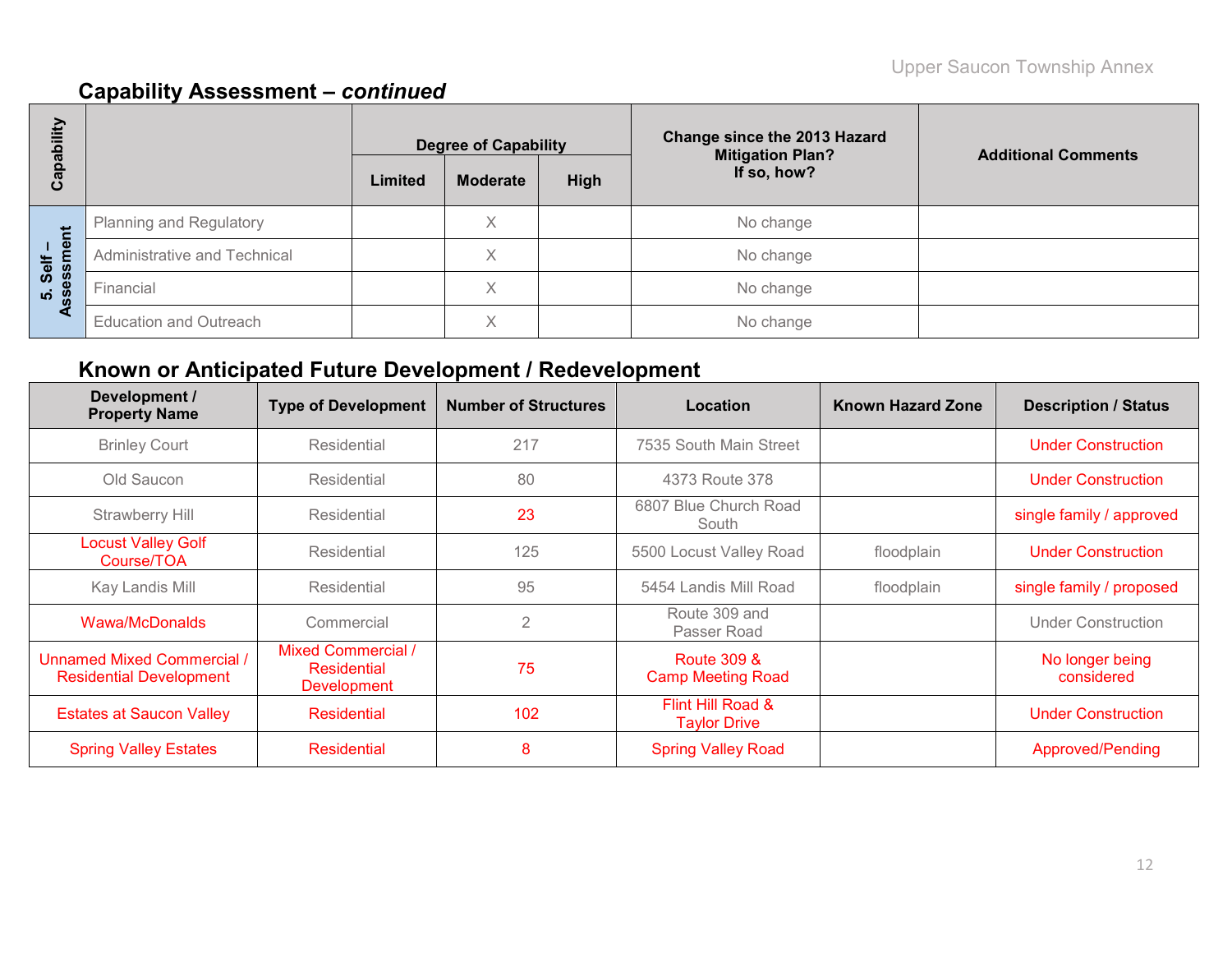# **Known or Anticipated Future Development / Redevelopment –** *continued*

| Development /<br><b>Property Name</b> | Type of Development      | <b>Number of Structures</b> | Location                     | <b>Known Hazard Zone</b> | <b>Description / Status</b>              |
|---------------------------------------|--------------------------|-----------------------------|------------------------------|--------------------------|------------------------------------------|
| <b>Good Shepard</b>                   | <b>Rehab Hospital</b>    |                             | <b>Center Valley Parkway</b> | <b>Karst Geography</b>   | Pending                                  |
| <b>Saucon Creek Office Park</b>       | <b>Commercial Office</b> |                             | 3900 Saucon Creek            |                          | <b>Approved/ Pending</b><br>Construction |
| Warehousing - over 1 million          | <b>Industrial</b>        | $3-5$                       | Route 309                    |                          | Pending                                  |

# **Natural & Non-Natural Event History Specific to Upper Saucon Township**

| <b>Type of Event and Date(s)</b>        | <b>FEMA Disaster #</b><br>(if applicable) | Local Damage(s) or Loss(es)                                                                                                                                                                                      |
|-----------------------------------------|-------------------------------------------|------------------------------------------------------------------------------------------------------------------------------------------------------------------------------------------------------------------|
| Winter Storm Jonas - 1/2016             | DR-4267-PA                                | Effects of record snowfall; deployment of Township resources to deal with record<br>snowfall.                                                                                                                    |
| Pennsylvania COVID-19 Pandemic - 1/2020 | DR-4506-PA                                | Effects of Pandemic; Impact on Township staffing and resources; COVID-19<br>County Relief Block Grants to be awarded in November 2020                                                                            |
| Tropical Storm Isaias - 8/2020          | N/A                                       | Effects of record rainfall in a short duration; historic flooding                                                                                                                                                |
| Tropical Storm Ida 9/1/2021             | N/A                                       | Extensive Flooding with significant road closures; PA 309 North & South; Lanark<br>Rd, Kozy Korner Rd; Landis Mill Rd, W Saucon Valley Rd; Center Valley<br>Parkway; W Hopewell Rd; Main St (6301); E Valley Rd, |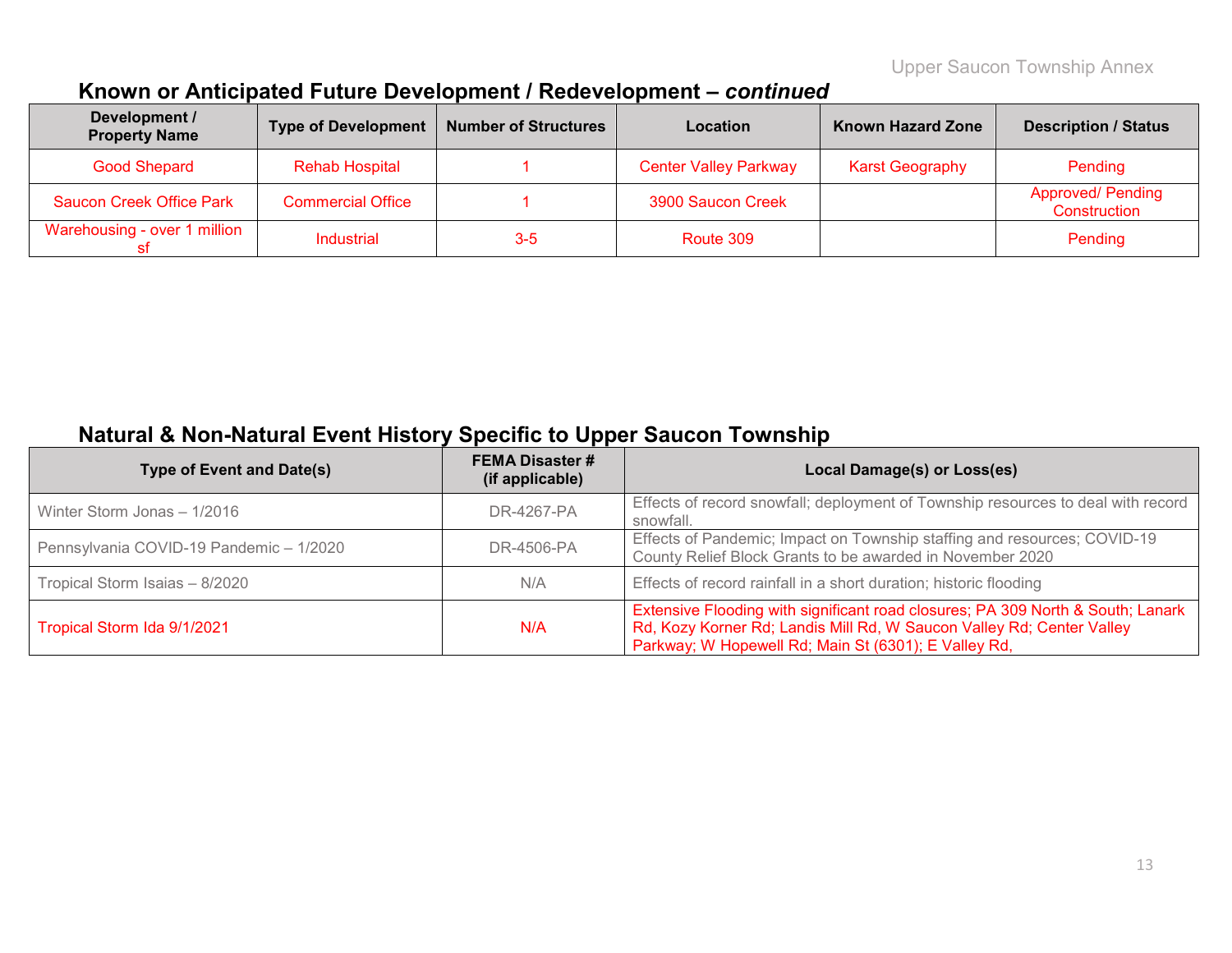# **2013 Municipal Action Plan Status**

|                |                                                                                                                                                                                                                                                                                                                                  |                             |                                     | <b>Status</b> |           |              |                                                                                                                     |
|----------------|----------------------------------------------------------------------------------------------------------------------------------------------------------------------------------------------------------------------------------------------------------------------------------------------------------------------------------|-----------------------------|-------------------------------------|---------------|-----------|--------------|---------------------------------------------------------------------------------------------------------------------|
|                | <b>Existing Mitigation Action</b><br>(from 2013 Hazard Mitigation Plan)                                                                                                                                                                                                                                                          | ∽<br>No Progress<br>Unknown | Progress<br>$\overline{\mathbf{z}}$ | Continuous    | Completed | Discontinued | <b>Additional Comments</b>                                                                                          |
| $\mathbf 1$    | Widen Camp Meeting Rd. bridge over Saucon Creek so more water can flow under bridge<br>instead of backing up on to property at 4664 Camp Meeting Road.                                                                                                                                                                           |                             | X                                   |               |           |              | PennDOT plans to replace bridge in<br>2018.                                                                         |
| $\overline{2}$ | Property and roadway flooding along East Valley Road between Camp Meeting Road<br>and Courtney Drive at the bridge over the Saucon Creek - Mitigate major street/private<br>property flooding by replacing the existing East Valley Road bridge over the Saucon<br>Creek and improving the upstream and downstream conditions.   | $\times$                    |                                     |               |           |              | Funding not available for project.                                                                                  |
| $\mathbf{3}$   | Drainage improvements/detention pond to alleviate flooding at intersection of Rt. 309 and<br>Center Valley Parkway/Saucon Valley Road.                                                                                                                                                                                           |                             | $\times$                            |               |           |              | PennDOT to start preliminary<br>engineering in 2019.                                                                |
| 4              | Roadway flooding along Route 309 and Saucon Valley Road intersection - Mitigate major<br>highway flooding by replacing the existing Route 309 bridge over the Saucon Creek<br>and elevate Route 309 and Saucon Valley Road as necessary.                                                                                         | $\times$                    |                                     |               |           |              | Funding not available for project.                                                                                  |
| $\overline{5}$ | 5895 Glen Road - Mitigate local street/property flooding by installing a small storm sewer<br>system.                                                                                                                                                                                                                            | $\overline{\mathsf{X}}$     |                                     |               |           |              | <b>Completed 7/30/2021</b>                                                                                          |
| 6              | 5151 West Hopewell Road - Mitigate local street flooding by installing inlets and storm<br>sewer pipes.                                                                                                                                                                                                                          | $\times$                    |                                     |               |           |              | Funding not available for project.                                                                                  |
| 7              | Roadway flooding along Blue Church Road South near the intersection with State Street<br>- Mitigate street flooding by installing properly sized storm sewer pipe and associated<br>inlets beneath Blue Church Road South.                                                                                                       | $\times$                    |                                     |               |           |              | Funding not available for project.                                                                                  |
| 8              | Property and roadway flooding along Bowood Street between Spring Drive and Hopewell<br>Road - Install storm sewer, replace concrete gutter curb and mil / overlay along Bowood<br>Street and each intersection for improved drainage.                                                                                            |                             |                                     |               | $\times$  |              | Stormwater improvements<br>completed by Township in 2014.<br>Action not carried through to the<br>2018 Action Plan. |
| 9              | Property and roadway flooding along Camp Meeting Road between Preston Lane and<br>Muirfield Road – mitigate street/private property flooding by installing inlets and storm<br>sewer along Camp Meeting Road.                                                                                                                    | $\times$                    |                                     |               |           |              | Engineering almost completed;<br>stormwater improvements planned<br>in 2019.                                        |
| 10             | Roadway flooding along Chestnut Drive from the Lanark Road intersection to the<br>intersections with Orchard Drive and Apple Lane and then along Orchard Drive and Apple<br>Lane to West Hopewell Road - Mitigate significant street flooding with the installation of<br>inlets and storm sewer pipes to convey the stormwater. | $\overline{\mathsf{X}}$     |                                     |               |           |              | Funding not available for project.                                                                                  |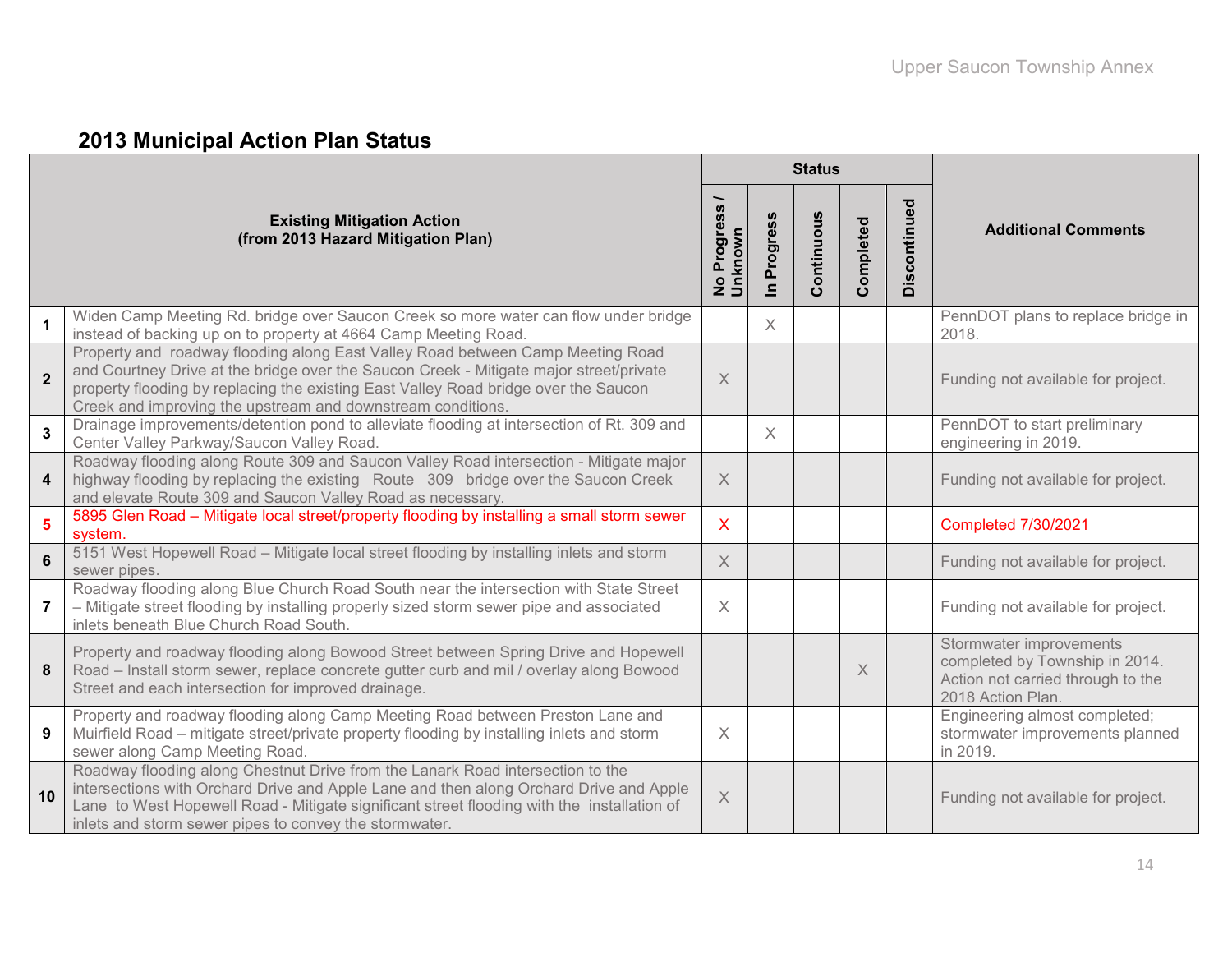|  |  |  |  |  | 2013 Municipal Action Plan Status - continued |
|--|--|--|--|--|-----------------------------------------------|
|--|--|--|--|--|-----------------------------------------------|

|    |                                                                                                                                                                                                                                                                                                     |                          |                          | <b>Status</b> |           |              |                                                                                                                                                          |
|----|-----------------------------------------------------------------------------------------------------------------------------------------------------------------------------------------------------------------------------------------------------------------------------------------------------|--------------------------|--------------------------|---------------|-----------|--------------|----------------------------------------------------------------------------------------------------------------------------------------------------------|
|    | <b>Existing Mitigation Action</b><br>(from 2013 Hazard Mitigation Plan)                                                                                                                                                                                                                             | No Progress /<br>Unknown | Progress<br>$\mathbf{a}$ | Continuous    | Completed | Discontinued | <b>Additional Comments</b>                                                                                                                               |
| 11 | Roadway flooding and icing along 2097 Black River Road<br>- Mitigate street flooding and road icing by installing a storm sewer system along a section<br>of Black River Road.                                                                                                                      |                          |                          |               | $\times$  |              | Twp. re-profiled road to address<br>drainage and icing problems.<br>Project completed in 2017.<br>Action not carried through to the<br>2018 Action Plan. |
| 12 | Property and roadway flooding along Jacoby Road and Suter Road intersection - Mitigate<br>street / private property flooding hazard to local traffic by replacing existing storm sewer<br>pipes with larger pipes and drainage structures.                                                          | $\times$                 |                          |               |           |              | Stormwater improvements planned<br>in 2018.                                                                                                              |
| 13 | Property and roadway flooding along Jacoby Road at the Tumble Brook culvert - Mitigate<br>street flooding by replacing the Tumble Brook culvert beneath Jacoby Road.                                                                                                                                |                          | $\times$                 |               |           |              | Engineering completed; project<br>planned for 2018.                                                                                                      |
| 14 | Roadway flooding along Kozy Korner Road at the bridge over the Saucon Creek -<br>Replace existing bridge to mitigate street flooding of Kozy Korner Road.                                                                                                                                           | $\times$                 |                          |               |           |              | Funding not available for project.                                                                                                                       |
| 15 | Roadway flooding along Lanark Road and Saucon Valley Road intersection -<br>Mitigate major road flooding (to the point of road closure) by replacing the Lanark Road<br>Bridge over the Saucon Creek and elevate the bridge road approaches.                                                        | $\times$                 |                          |               |           |              | Funding not available for project.                                                                                                                       |
| 16 | Property flooding along Vera Cruz Road just north of Sescher Lane (private street) -<br>Private property flooding to be mitigated by increasing current storm sewer size beneath<br>Vera Cruz Road                                                                                                  | $\times$                 |                          |               |           |              | Funding not available for project.                                                                                                                       |
| 17 | Property and roadway flooding along West Hopewell Road - Mitigate street/private<br>property flooding by installing a storm sewer system.                                                                                                                                                           | $\times$                 |                          |               |           |              | No viable solution to correct<br>flooding problem.                                                                                                       |
| 18 | Property and roadway flooding along the southern section of Whitetail Drive - Mitigate<br>street/private property flooding by installing inlets and storm sewer pipes along Whitetail<br>Drive.                                                                                                     |                          |                          |               | $\times$  |              | Stormwater improvements<br>completed by Township in 2014.<br>Action not carried through to the<br>2018 Action Plan.                                      |
| 19 | Roadway flooding along Route 309 and Hopewell Road intersection - intersection floods<br>during heavy rain events creating a traffic hazard and at times closure of south bound<br>Route 309. Project will install larger drainage structure across Route 309 to mitigate major<br>street flooding. | $\boldsymbol{\times}$    |                          |               |           |              | Funding not available for project.                                                                                                                       |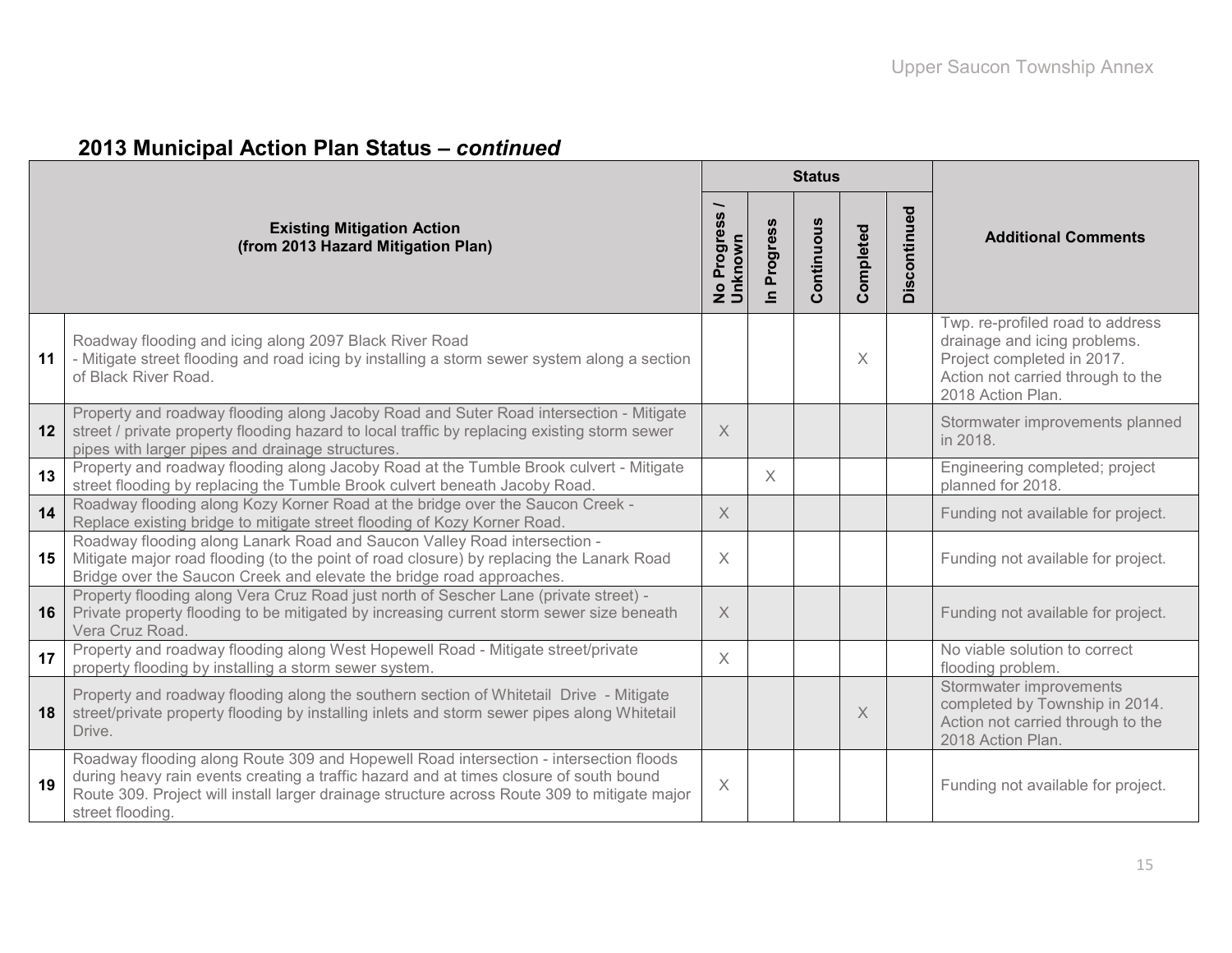# **2013 Municipal Action Plan Status –** *continued*

|    |                                                                                                                                                                                                                                                                                                                                                                                                                                                                                                                                                                                                                                                    |                                     |                      | <b>Status</b> |           |              |                                                                                                                             |
|----|----------------------------------------------------------------------------------------------------------------------------------------------------------------------------------------------------------------------------------------------------------------------------------------------------------------------------------------------------------------------------------------------------------------------------------------------------------------------------------------------------------------------------------------------------------------------------------------------------------------------------------------------------|-------------------------------------|----------------------|---------------|-----------|--------------|-----------------------------------------------------------------------------------------------------------------------------|
|    | <b>Existing Mitigation Action</b><br>(from 2013 Hazard Mitigation Plan)                                                                                                                                                                                                                                                                                                                                                                                                                                                                                                                                                                            | No Progress <sub>/</sub><br>Unknown | Progress<br>$\equiv$ | Continuous    | Completed | Discontinued | <b>Additional Comments</b>                                                                                                  |
| 20 | Retrofit structures located in hazard-prone areas to protect structures from future damage,<br>with repetitive loss and severe repetitive loss properties as priority. Specifically identified<br>are the following:<br>4664 Camp Meeting Road<br>4537 East Valley Road<br>4569 East Valley Road<br>6301 N. Main Street<br>Phase 1: Identify appropriate candidates for retrofitting based on cost-effectiveness versus<br>relocation.<br>Phase 2: Where retrofitting is determined to be a viable option, work with property owners<br>toward implementation of that action based on available funding from FEMA and local<br>match availability. | X                                   |                      |               |           |              | Additional staff needed to<br>implement mitigation action.<br>Funding not in place to support<br>adding staff at this time. |
| 21 | Purchase, or relocate structures located in hazard- prone areas to protect structures from<br>future damage, with repetitive loss and severe repetitive loss properties as priority.<br>Specifically identified are the following:<br>4664 Camp Meeting Road<br>6301 N. Main Street<br>Phase 1: Identify appropriate candidates for relocation based on cost-effectiveness versus<br>retrofitting.<br>Phase 2: Where relocation is determined to be a viable option, work with property owners<br>toward implementation of that action based on available funding from FEMA and local<br>match availability.                                       | $\times$                            |                      |               |           |              | Additional staff needed to<br>implement mitigation action.<br>Funding not in place to support<br>adding staff at this time. |
| 22 | Maintain compliance with and good-standing in the NFIP including adoption and<br>enforcement of floodplain management requirements (e.g. regulating all new and<br>substantially improved construction in Special Hazard Flood Areas), floodplain<br>identification and mapping, and flood insurance outreach to the community. Further,<br>continue to meet and/or exceed the minimum NFIP standards and criteria through the<br>following NFIP- related continued compliance actions identified below.                                                                                                                                           | Χ                                   |                      |               |           |              | Additional staff needed to<br>implement mitigation action.<br>Funding not in place to support<br>adding staff at this time. |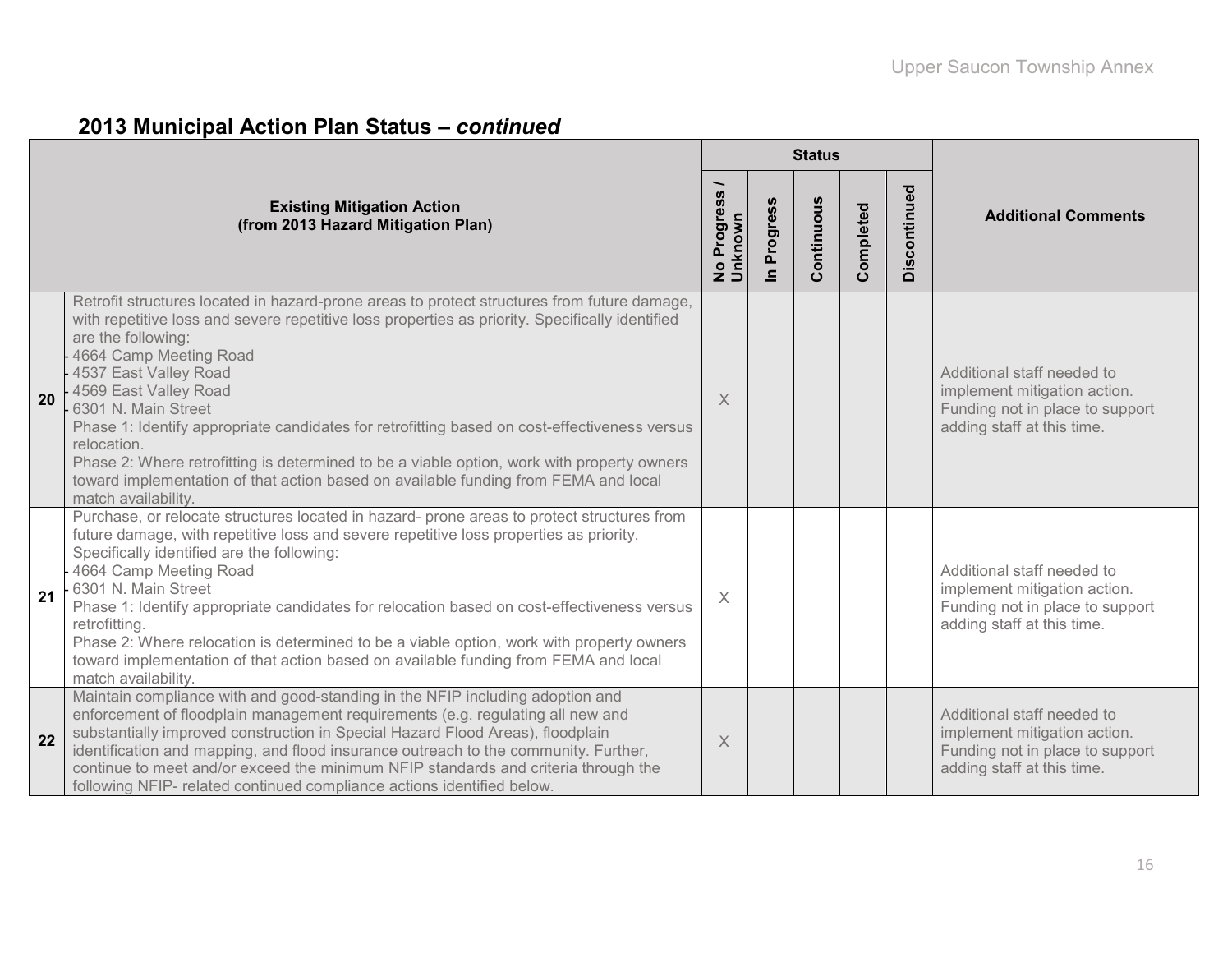### **2013 Municipal Action Plan Status –** *continued*

|    |                                                                                                                                                                                                                                                                                                                                                                                                                                                                                                                                                                                                                                                                                                                                                                                                                                                                                                                                                                                                                                         |                          |             | <b>Status</b> |           |              |                                                                                                                                  |
|----|-----------------------------------------------------------------------------------------------------------------------------------------------------------------------------------------------------------------------------------------------------------------------------------------------------------------------------------------------------------------------------------------------------------------------------------------------------------------------------------------------------------------------------------------------------------------------------------------------------------------------------------------------------------------------------------------------------------------------------------------------------------------------------------------------------------------------------------------------------------------------------------------------------------------------------------------------------------------------------------------------------------------------------------------|--------------------------|-------------|---------------|-----------|--------------|----------------------------------------------------------------------------------------------------------------------------------|
|    | <b>Existing Mitigation Action</b><br>(from 2013 Hazard Mitigation Plan)                                                                                                                                                                                                                                                                                                                                                                                                                                                                                                                                                                                                                                                                                                                                                                                                                                                                                                                                                                 | No Progress /<br>Unknown | In Progress | Continuous    | Completed | Discontinued | <b>Additional Comments</b>                                                                                                       |
| 23 | Conduct and facilitate community and public education and outreach for residents and<br>businesses to include, but not be limited to, the following to promote and effect natural<br>hazard risk reduction:<br>Provide and maintain links to the HMP website, and regularly post notices on the<br>County/municipal homepage(s) referencing the HMP webpages. Prepare and distribute<br>informational letters to flood vulnerable property owners and neighborhood associations,<br>explaining the availability of mitigation grant funding to mitigate their properties, and<br>instructing them on how they can learn more and implement mitigation.<br>Use email notification systems and newsletters to better educate the public on flood<br>insurance, the availability of mitigation grant funding, and personal natural hazard risk<br>reduction measures.<br>Work with neighborhood associations, civic and business groups to disseminate<br>information on flood insurance and the availability of mitigation grant funding. |                          | $\times$    |               |           |              | Township working to improve<br>communication and<br>outreach efforts through<br>SNAP program and CodeRED<br>notification system. |
| 24 | Begin the process to adopt higher regulatory standards to manage flood risk (i.e.<br>increased freeboard, cumulative substantial damage/improvements).                                                                                                                                                                                                                                                                                                                                                                                                                                                                                                                                                                                                                                                                                                                                                                                                                                                                                  | $\times$                 |             |               |           |              | Township has already adopted<br>higher standards by regulating the<br>500-year floodplain.                                       |
| 25 | Determine if a Community Assistance Visit (CAV) or Community Assistance Contact<br>(CAC) is needed, and schedule if needed.                                                                                                                                                                                                                                                                                                                                                                                                                                                                                                                                                                                                                                                                                                                                                                                                                                                                                                             | $\times$                 |             |               |           |              | <b>Community Assistance Visit</b><br>/ Community Assistance Contact<br>not needed at this time.                                  |
| 26 | Have designated NFIP Floodplain Administrator (FPA) become a Certified<br>Floodplain Manager through the ASFPM, and pursue relevant continuing education<br>training such as FEMA Benefit-Cost Analysis.                                                                                                                                                                                                                                                                                                                                                                                                                                                                                                                                                                                                                                                                                                                                                                                                                                |                          | $\times$    |               |           |              | Floodplain administrator taking<br>steps to become certified.                                                                    |
| 27 | Participate in the Community Rating System (CRS) to further manage flood risk and<br>reduce flood insurance premiums for NFIP policyholders. This shall start with the<br>submission to FEMA-DHS of a Letter of Intent to join CRS, followed by the completion<br>and submission of an application to the program once the community's current<br>compliance with the NFIP is established.                                                                                                                                                                                                                                                                                                                                                                                                                                                                                                                                                                                                                                              | X                        |             |               |           |              | Additional staff needed to<br>implement mitigation action.<br>Funding not in place to support<br>adding staff at this time.      |
| 28 | Archive elevation certificates                                                                                                                                                                                                                                                                                                                                                                                                                                                                                                                                                                                                                                                                                                                                                                                                                                                                                                                                                                                                          | $\mathsf X$              |             |               |           |              | Additional staff needed to<br>implement mitigation action.<br>Funding not in place to support<br>adding staff at this time.      |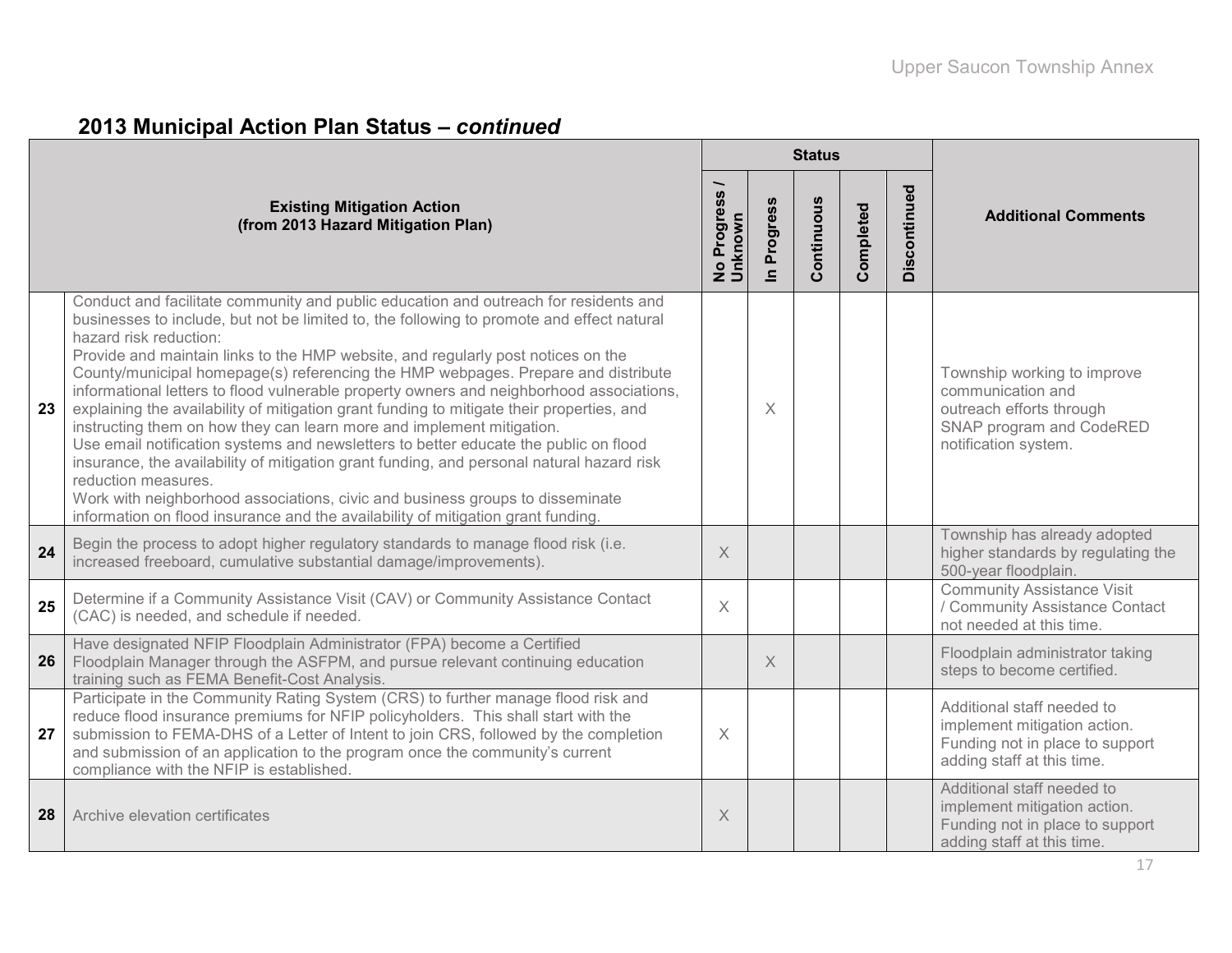#### **2013 Municipal Action Plan Status –** *continued*

|    |                                                                                                                                                                                                                                                                                        |                                             |                          | <b>Status</b>  |          |                                           |                                                                                   |
|----|----------------------------------------------------------------------------------------------------------------------------------------------------------------------------------------------------------------------------------------------------------------------------------------|---------------------------------------------|--------------------------|----------------|----------|-------------------------------------------|-----------------------------------------------------------------------------------|
|    | <b>Existing Mitigation Action</b><br>(from 2013 Hazard Mitigation Plan)                                                                                                                                                                                                                | Progres<br>No Progi <del>e</del><br>Unknown | Progress<br>$\mathbf{C}$ | us<br>Continuo | ompleted | ਠ<br>$\omega$<br>ntinu<br>$\circ$<br>Disc | <b>Additional Comments</b>                                                        |
| 29 | Continue to support the implementation, monitoring, maintenance, and updating of this<br>Plan, as defined in Section 7.0                                                                                                                                                               |                                             | X                        |                |          |                                           | Township supports updating Haz.<br>Mit. Plan.                                     |
| 30 | Complete the ongoing updates of the Comprehensive Emergency Management Plans                                                                                                                                                                                                           |                                             |                          | X              |          |                                           | Township updates<br><b>Emergency Operations Plan each</b><br>year.                |
| 31 | Create/enhance/ maintain mutual aid agreements with neighboring communities for<br>continuity of operations.                                                                                                                                                                           | Χ                                           |                          |                |          |                                           | Mutual aid agreements from 2013<br>remain in place.                               |
| 32 | Identify and develop agreements with entities that can provide support with<br>FEMA/PEMA paperwork after disasters; qualified damage assessment personnel -<br>Improve post-disaster capabilities - damage assessment; FEMA/PEMA paperwork<br>compilation, submissions, record-keeping | X                                           |                          |                |          |                                           | Mitigation action is so vague as to<br>be meaningless.<br>Provide more specifics. |
| 33 | Work with regional agencies (i.e. County and PEMA) to help develop damage assessment<br>capabilities at the local level through such things as training programs, certification of<br>qualified individuals (e.g. code officials, floodplain managers, engineers).<br>.                | X                                           |                          |                |          |                                           | County should take lead.                                                          |

#### **Notes:**

- **1.** Actions not carried through to the 2018 Action Plan are so noted.
- **2.** To maintain National Flood Insurance Program (NFIP) compliance, actions related to the NFIP were carried through to the 2018 Action Plan even if identified by the municipality as completed.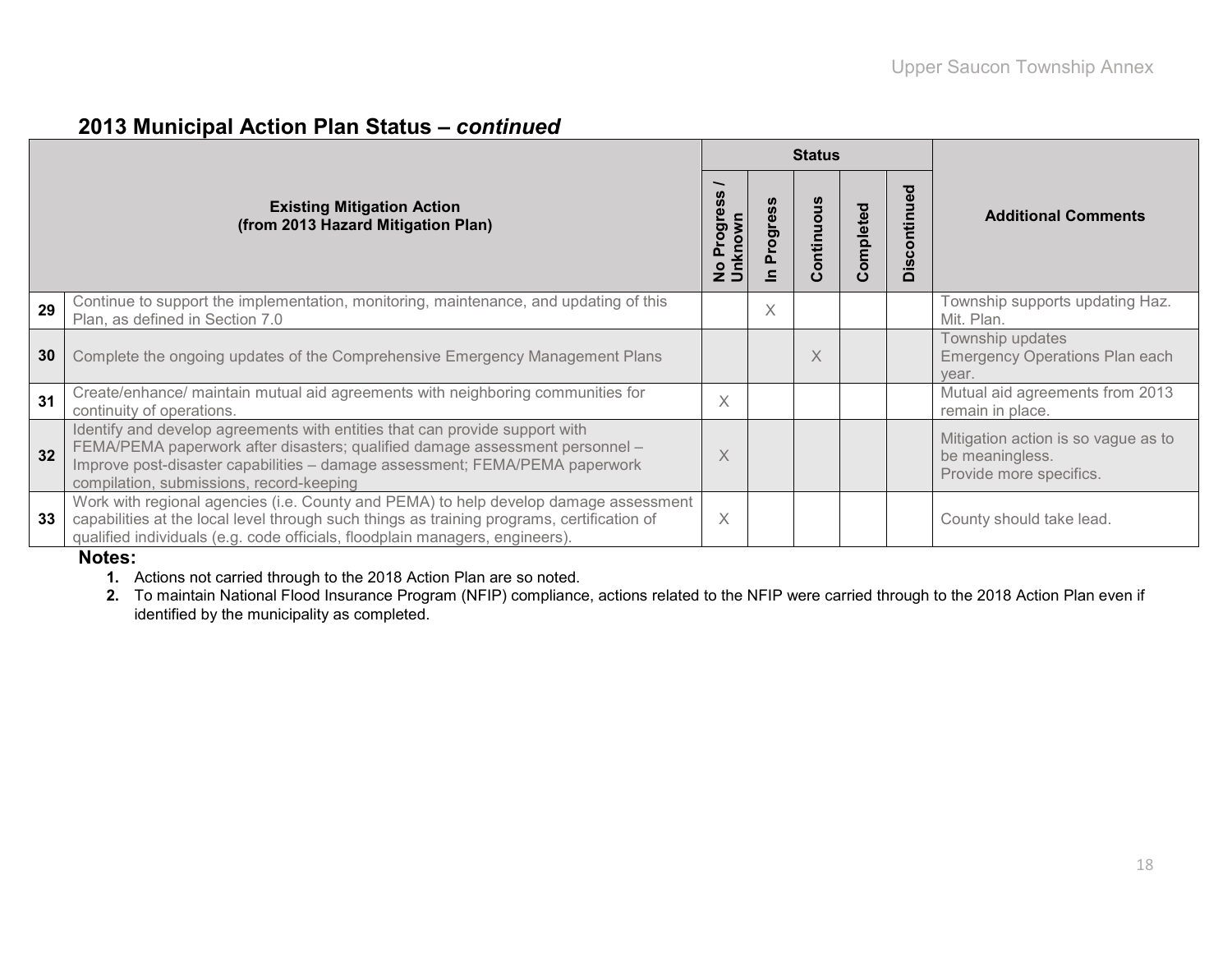# **2018 Mitigation Action Plan**

|                         | <b>Mitigation Action</b>                                                                                                                                                                                                                                                                                                                       | <b>Mitigation</b><br><b>Technique</b><br>Category | Hazard(s)<br><b>Addressed</b> | <b>Priority</b><br>(H/M/L) | <b>Estimated</b><br><b>Cost</b> | <b>Potential</b><br><b>Funding</b>                                             | <b>Lead Agency</b><br>/ Department                                                                  | Implementation<br><b>Schedule</b>      | <b>Applies to</b><br>New and / or<br><b>Existing</b><br><b>Structures</b> |
|-------------------------|------------------------------------------------------------------------------------------------------------------------------------------------------------------------------------------------------------------------------------------------------------------------------------------------------------------------------------------------|---------------------------------------------------|-------------------------------|----------------------------|---------------------------------|--------------------------------------------------------------------------------|-----------------------------------------------------------------------------------------------------|----------------------------------------|---------------------------------------------------------------------------|
| 1                       | Widen Camp Meeting Rd. bridge over<br>Saucon Creek so more water can<br>flow under bridge instead of backing<br>up on to property at 4664 Camp<br>Meeting Road.                                                                                                                                                                                | Structure &<br>Infrastructure                     | Flood                         | Medium                     | High                            | <b>FEMA</b><br>mitigation<br>grant<br>funding;<br>local<br>budget for<br>match | Township<br>Engineering &<br>Public Works.<br>w/ support<br>from the<br>Pidcock<br>Company          | Long-term<br>(depending on<br>funding) | Existing                                                                  |
| $\mathbf{2}$            | Property and roadway flooding along<br>East Valley Road between Camp<br>Meeting Road and Courtney Drive at<br>the bridge over the Saucon Creek -<br>Mitigate major street/ private property<br>flooding by replacing the existing East<br>Valley Road bridge over the Saucon<br>Creek and improving the upstream<br>and downstream conditions. | Structure &<br>Infrastructure                     | Flood                         | Medium                     | High                            | <b>FEMA</b><br>mitigation<br>grant<br>funding;<br>local<br>budget for<br>match | Township<br>Engineering &<br>Public Works,<br>with support<br>from the<br><b>Pidcock</b><br>Company | Long-term<br>(depending on<br>funding) | Existing                                                                  |
| 3                       | Drainage improvements/detention<br>pond to alleviate flooding at<br>intersection of Rt. 309 and Center<br>Valley Parkway/Saucon Valley Road.                                                                                                                                                                                                   | Structure &<br>Infrastructure                     | Flood                         | High                       | High                            | <b>FEMA</b><br>mitigation<br>grant<br>funding;<br>local<br>budget for<br>match | Township<br>Engineering &<br>Public Works,<br>with support<br>from the<br>Pidcock<br>Company        | Long-term<br>(depending on<br>funding) | Existing                                                                  |
| $\overline{\mathbf{4}}$ | Roadway flooding along Route 309<br>and Saucon Valley Road intersection<br>- Mitigate major highway flooding by<br>replacing the existing Route 309<br>bridge over the Saucon Creek and<br>elevate Route 309 and Saucon Valley<br>Road as necessary.                                                                                           | Structure &<br>Infrastructure                     | Flood                         | High                       | High                            | <b>FEMA</b><br>mitigation<br>grant<br>funding;<br>local<br>budget for<br>match | Township<br>Engineering &<br>Public Works,<br>w/ support<br>from the<br><b>Pidcock</b><br>Company   | Long-term<br>(depending on<br>funding) | <b>Existing</b>                                                           |
|                         | *2020 Update: PennDOT has begun engineering & design work to improve the intersection / interchange & address flooding. Subject to PennDOT funding /<br>scheduling.                                                                                                                                                                            |                                                   |                               |                            |                                 |                                                                                |                                                                                                     |                                        |                                                                           |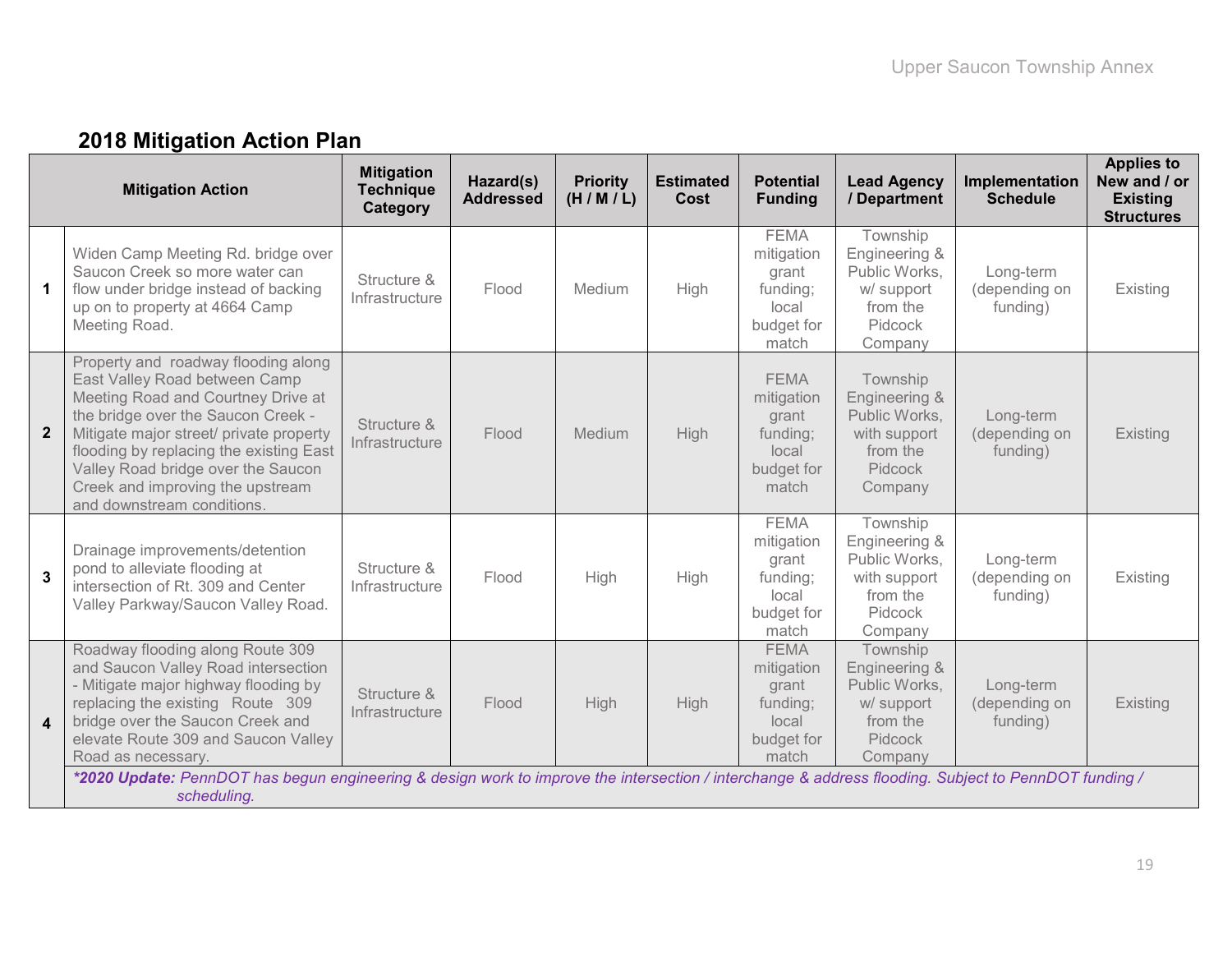|                  | <b>Mitigation Action</b>                                                                                                                                                                                                            | <b>Mitigation</b><br><b>Technique</b><br><b>Category</b> | Hazard(s)<br><b>Addressed</b> | <b>Priority</b><br>(H/M/L) | <b>Estimated</b><br>Cost | <b>Potential</b><br><b>Funding</b>                                                                          | <b>Lead Agency</b><br>/ Department                                                             | Implementation<br><b>Schedule</b>      | <b>Applies to</b><br>New and / or<br><b>Existing</b><br><b>Structures</b> |
|------------------|-------------------------------------------------------------------------------------------------------------------------------------------------------------------------------------------------------------------------------------|----------------------------------------------------------|-------------------------------|----------------------------|--------------------------|-------------------------------------------------------------------------------------------------------------|------------------------------------------------------------------------------------------------|----------------------------------------|---------------------------------------------------------------------------|
| 5                | 5895 Glen Road - Mitigate local<br>street/property flooding by installing a<br>small storm sewer system.                                                                                                                            | Structure &<br>Infrastructure                            | Flood                         | Low                        | Medium                   | Municipal<br><b>Budget</b>                                                                                  | Township<br>Engineering &<br>Public Works,<br>with support<br>from the<br>Pidcock<br>Company   | Long-term<br>(depending on<br>funding) | Completed<br>7/30/2021                                                    |
| $\boldsymbol{6}$ | 5151 West Hopewell Road - Mitigate<br>local street flooding by installing inlets<br>and storm sewer pipes.                                                                                                                          | Structure &<br>Infrastructure                            | Flood                         | Low                        | Medium                   | Municipal<br><b>Budget</b>                                                                                  | Township<br>Engineering<br>and Public<br>Works, with<br>support from<br>the Pidcock<br>Company | Long-term<br>(depending on<br>funding) | Existing                                                                  |
| $\overline{7}$   | Roadway flooding along Blue Church<br>Road South near the intersection with<br>State Street - Mitigate street flooding<br>by installing properly sized storm<br>sewer pipe and associated inlets<br>beneath Blue Church Road South. | Structure &<br>Infrastructure                            | Flood                         | Low                        | Medium                   | Municipal<br><b>Budget</b>                                                                                  | Township<br>Engineering<br>and Public<br>Works, with<br>support from<br>the Pidcock<br>Company | Long-term<br>(depending on<br>funding) | Existing                                                                  |
| 8                | Property and roadway flooding along<br>Camp Meeting Road between<br>Preston Lane and Muirfield Road -<br>mitigate street/private property<br>flooding by installing inlets and storm<br>sewer along Camp Meeting Road.              | Structure &<br>Infrastructure                            | Flood                         | Medium                     | High                     | <b>FEMA</b><br>mitigation<br>grant<br>funding;<br><b>State</b><br>highways,<br>local<br>budget for<br>match | Township<br>Engineering<br>and Public<br>Works, with<br>support from<br>the Pidcock<br>Company | Long-term<br>(depending on<br>funding) | Existing                                                                  |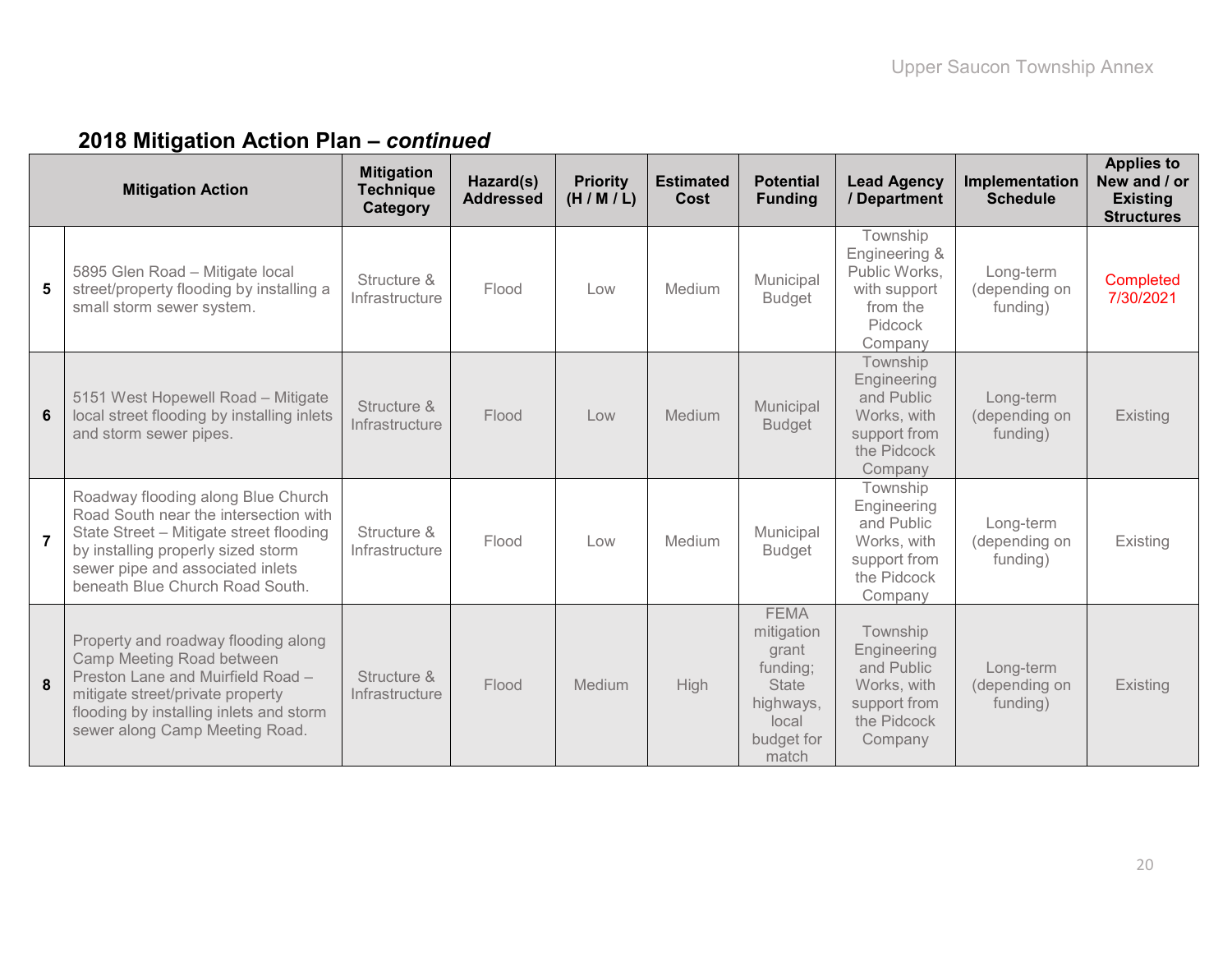|    | <b>Mitigation Action</b>                                                                                                                                                                                                                                                                                                                           | <b>Mitigation</b><br><b>Technique</b><br>Category | Hazard(s)<br><b>Addressed</b> | <b>Priority</b><br>(H/M/L) | <b>Estimated</b><br>Cost | <b>Potential</b><br><b>Funding</b>                                             | <b>Lead Agency</b><br>/ Department                                                             | Implementation<br><b>Schedule</b>      | <b>Applies to</b><br>New and / or<br><b>Existing</b><br><b>Structures</b> |
|----|----------------------------------------------------------------------------------------------------------------------------------------------------------------------------------------------------------------------------------------------------------------------------------------------------------------------------------------------------|---------------------------------------------------|-------------------------------|----------------------------|--------------------------|--------------------------------------------------------------------------------|------------------------------------------------------------------------------------------------|----------------------------------------|---------------------------------------------------------------------------|
| 9  | Roadway flooding along Chestnut<br>Drive from the Lanark Road<br>intersection to the intersections with<br>Orchard Drive and Apple Lane and<br>then along Orchard Drive and Apple<br>Lane to West Hopewell Road -<br>Mitigate significant street flooding<br>with the installation of inlets and<br>storm sewer pipes to convey the<br>stormwater. | Structure &<br>Infrastructure                     | Flood                         | Medium                     | High                     | <b>FEMA</b><br>mitigation<br>grant<br>funding;<br>local<br>budget for<br>match | Township<br>Engineering<br>and Public<br>Works, with<br>support from<br>the Pidcock<br>Company | Long-term<br>(depending on<br>funding) | Existing                                                                  |
| 10 | Property and roadway flooding along<br>Jacoby Road and Suter Road<br>intersection - Mitigate street / private<br>property flooding hazard to local<br>traffic by replacing existing storm<br>sewer pipes with larger pipes and<br>drainage structures.                                                                                             | Structure &<br>Infrastructure                     | Flood                         | Low                        | Medium                   | Municipal<br><b>Budget</b>                                                     | Township<br>Engineering<br>and Public<br>Works, with<br>support from<br>the Pidcock<br>Company | Long-term<br>(depending on<br>funding) | Existing                                                                  |
| 11 | Property and roadway flooding along<br>Jacoby Road at the Tumble Brook<br>culvert - Mitigate street flooding by<br>replacing the Tumble Brook culvert<br>beneath Jacoby Road.                                                                                                                                                                      | Structure &<br>Infrastructure                     | Flood                         | Low                        | High                     | Municipal<br><b>Budget</b>                                                     | Township<br>Engineering<br>and Public<br>Works, with<br>support from<br>the Pidcock<br>Company | Short-term                             | Existing                                                                  |
|    | *2020 Update: Jacoby Road culvert funding in proposed 2021 budget. Implementation to move to short-term.                                                                                                                                                                                                                                           |                                                   |                               |                            |                          |                                                                                |                                                                                                |                                        |                                                                           |
| 12 | Roadway flooding along Kozy Korner<br>Road at the bridge over the Saucon<br>Creek - Replace existing bridge to<br>mitigate street flooding of Kozy<br>Korner Road.                                                                                                                                                                                 | Structure &<br>Infrastructure                     | Flood                         | Medium                     | High                     | <b>FEMA</b><br><b>HMGP</b><br>funding;<br>local<br>budget for<br>match         | Township<br>Engineering<br>and Public<br>Works, with<br>support from<br>the Pidcock<br>Company | Long-term<br>(depending on<br>funding) | Existing                                                                  |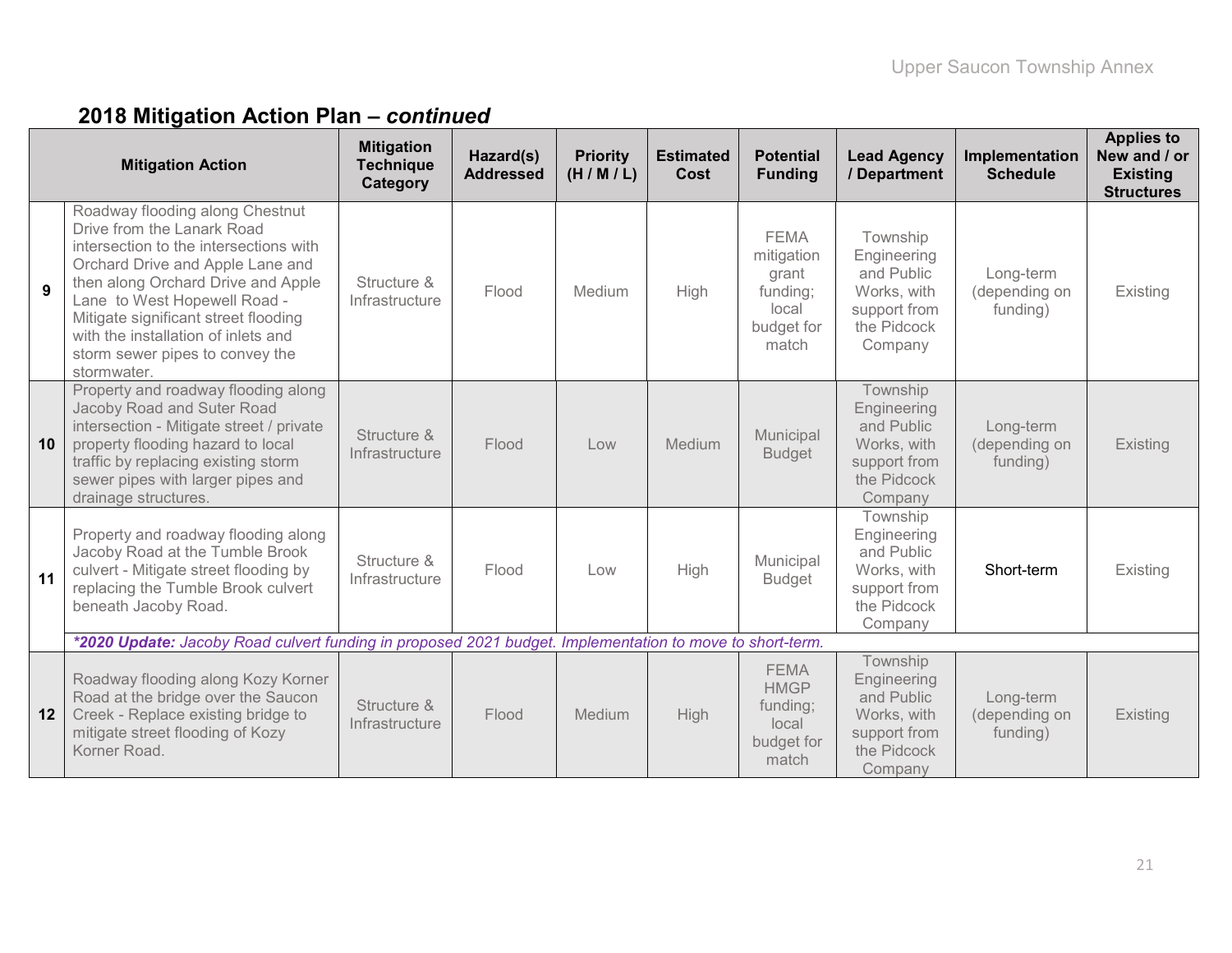|    | <b>Mitigation Action</b>                                                                                                                                                                                                                                                                                        | <b>Mitigation</b><br><b>Technique</b><br>Category | Hazard(s)<br><b>Addressed</b> | <b>Priority</b><br>(H/M/L) | <b>Estimated</b><br>Cost | <b>Potential</b><br><b>Funding</b>                                                                          | <b>Lead Agency</b><br>/ Department                                                             | Implementation<br><b>Schedule</b>      | <b>Applies to</b><br>New and / or<br><b>Existing</b><br><b>Structures</b> |
|----|-----------------------------------------------------------------------------------------------------------------------------------------------------------------------------------------------------------------------------------------------------------------------------------------------------------------|---------------------------------------------------|-------------------------------|----------------------------|--------------------------|-------------------------------------------------------------------------------------------------------------|------------------------------------------------------------------------------------------------|----------------------------------------|---------------------------------------------------------------------------|
| 13 | Roadway flooding along Lanark<br>Road and Saucon Valley Road<br>intersection - Mitigate major road<br>flooding (to the point of road closure)<br>by replacing the Lanark Road Bridge<br>over the Saucon Creek and elevate<br>the bridge road approaches.                                                        | Structure &<br>Infrastructure                     | Flood                         | High                       | <b>High</b>              | <b>FEMA</b><br><b>HMGP</b><br>funding;<br>State<br>highways,<br>local<br>budget for<br>match                | Township<br>Engineering<br>and Public<br>Works, with<br>support from<br>the Pidcock<br>Company | Long-term<br>(depending on<br>funding) | Existing                                                                  |
| 14 | Property flooding along Vera Cruz<br>Road just north of Sescher Lane<br>(private street) - Private property<br>flooding to be mitigated by increasing<br>current storm sewer size beneath<br>Vera Cruz Road.                                                                                                    | Structure &<br>Infrastructure                     | Flood                         | Low                        | High                     | <b>FEMA</b><br><b>HMGP</b><br>funding;<br><b>State</b><br>highways,<br>local<br>budget for<br>match         | Township<br>Engineering<br>and Public<br>Works, with<br>support from<br>the Pidcock<br>Company | Long-term<br>(depending on<br>funding) | Existing                                                                  |
| 15 | Property and roadway flooding along<br>West Hopewell Road - Mitigate<br>street/private property flooding by<br>installing a storm sewer system.                                                                                                                                                                 | Structure &<br>Infrastructure                     | Flood                         | Low                        | Medium                   | <b>FEMA</b><br>mitigation<br>grant<br>funding;<br>local<br>budget for<br>match                              | Township<br>Engineering<br>and Public<br>Works, with<br>support from<br>the Pidcock<br>Company | Long-term<br>(depending on<br>funding) | Existing                                                                  |
| 16 | Roadway flooding along Route 309<br>and Hopewell Road intersection -<br>intersection floods during heavy rain<br>events creating a traffic hazard and<br>at times closure of south bound<br>Route 309. Project will install larger<br>drainage structure across Route 309<br>to mitigate major street flooding. | Structure &<br>Infrastructure                     | Flood                         | <b>High</b>                | High                     | <b>FEMA</b><br>mitigation<br>grant<br>funding;<br><b>State</b><br>highways,<br>local<br>budget for<br>match | Township<br>Engineering<br>and Public<br>Works, with<br>support from<br>the Pidcock<br>Company | Long-term<br>(depending on<br>funding) | Existing                                                                  |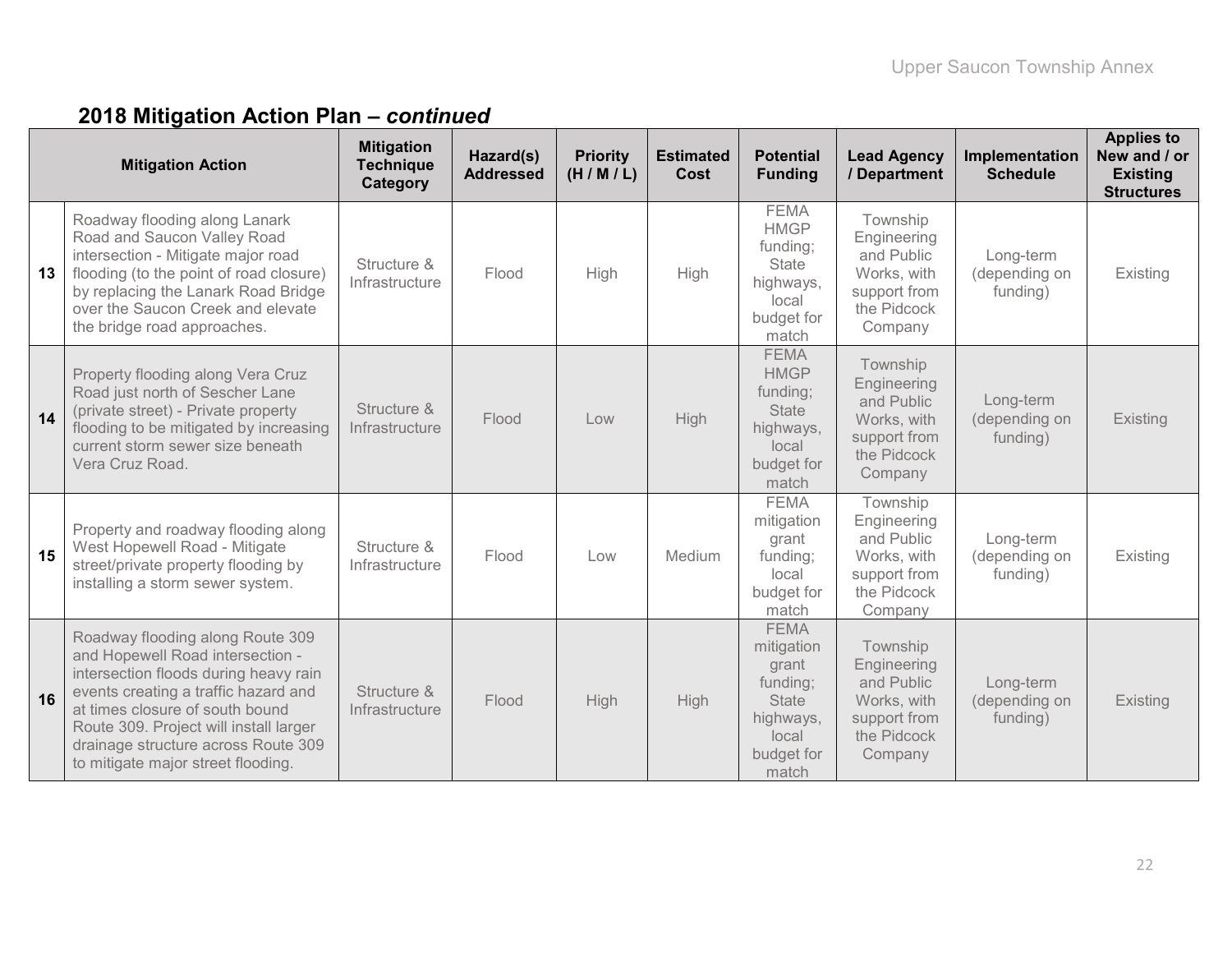|                 | <b>Mitigation Action</b>                                                                                                                                                                                                                                                                                                                                                                                                                                                                                                                                                                                                                                                 | <b>Mitigation</b><br><b>Technique</b><br>Category | Hazard(s)<br><b>Addressed</b> | <b>Priority</b><br>(H/M/L) | <b>Estimated</b><br><b>Cost</b> | <b>Potential</b><br><b>Funding</b>                                                                                | <b>Lead Agency</b><br>/ Department                                                                                           | Implementation<br><b>Schedule</b>      | <b>Applies to</b><br>New and / or<br><b>Existing</b><br><b>Structures</b> |
|-----------------|--------------------------------------------------------------------------------------------------------------------------------------------------------------------------------------------------------------------------------------------------------------------------------------------------------------------------------------------------------------------------------------------------------------------------------------------------------------------------------------------------------------------------------------------------------------------------------------------------------------------------------------------------------------------------|---------------------------------------------------|-------------------------------|----------------------------|---------------------------------|-------------------------------------------------------------------------------------------------------------------|------------------------------------------------------------------------------------------------------------------------------|----------------------------------------|---------------------------------------------------------------------------|
| 17 <sup>1</sup> | Retrofit structures located in hazard-<br>prone areas to protect structures<br>from future damage, with repetitive<br>loss and severe repetitive loss<br>properties as priority. Specifically<br>identified are the following:<br>4664 Camp Meeting Road<br>4537 East Valley Road<br>4569 East Valley Road<br>6301 N. Main Street<br>Phase 1: Identify appropriate<br>candidates for retrofitting based on<br>cost-effectiveness versus relocation.<br>Phase 2: Where retrofitting is<br>determined to be a viable option,<br>work with property owners toward<br>implementation of that action based<br>on available funding from FEMA and<br>local match availability. | Structure &<br>Infrastructure                     | Flood                         | Medium-<br>High            | High                            | <b>FEMA</b><br>Mitigation<br>Grant<br>Programs<br>and local<br>budget (or<br>property<br>owner) for<br>cost share | Municipality<br>(via Municipal<br>Engineer/NFIP<br>Floodplain<br>Administrator)<br>with support<br>from PEMA,<br><b>FEMA</b> | Long-term<br>(depending on<br>funding) | Existing                                                                  |
| 18              | Purchase, or relocate structures<br>located in hazard- prone areas to<br>protect structures from future<br>damage, with repetitive loss & severe<br>repetitive loss properties as priority.<br>Specifically identified are the<br>following:<br>4664 Camp Meeting Road<br>6301 N. Main Street<br>Phase 1: Identify appropriate<br>candidates for relocation based on<br>cost-effectiveness versus retrofitting.<br>Phase 2: Where relocation is<br>determined to be a viable option,<br>work with property owners toward<br>implementation of that action based                                                                                                          | Structure &<br>Infrastructure                     | Flood                         | Medium-<br>High            | <b>High</b>                     | <b>FEMA</b><br>Mitigation<br>Grant<br>Programs<br>and local<br>budget (or<br>property<br>owner) for<br>cost share | Municipality<br>(via Municipal<br>Engineer/NFIP<br>Floodplain<br>Administrator)<br>with support<br>from PEMA,<br><b>FEMA</b> | Long-term<br>(depending on<br>funding) | Existing                                                                  |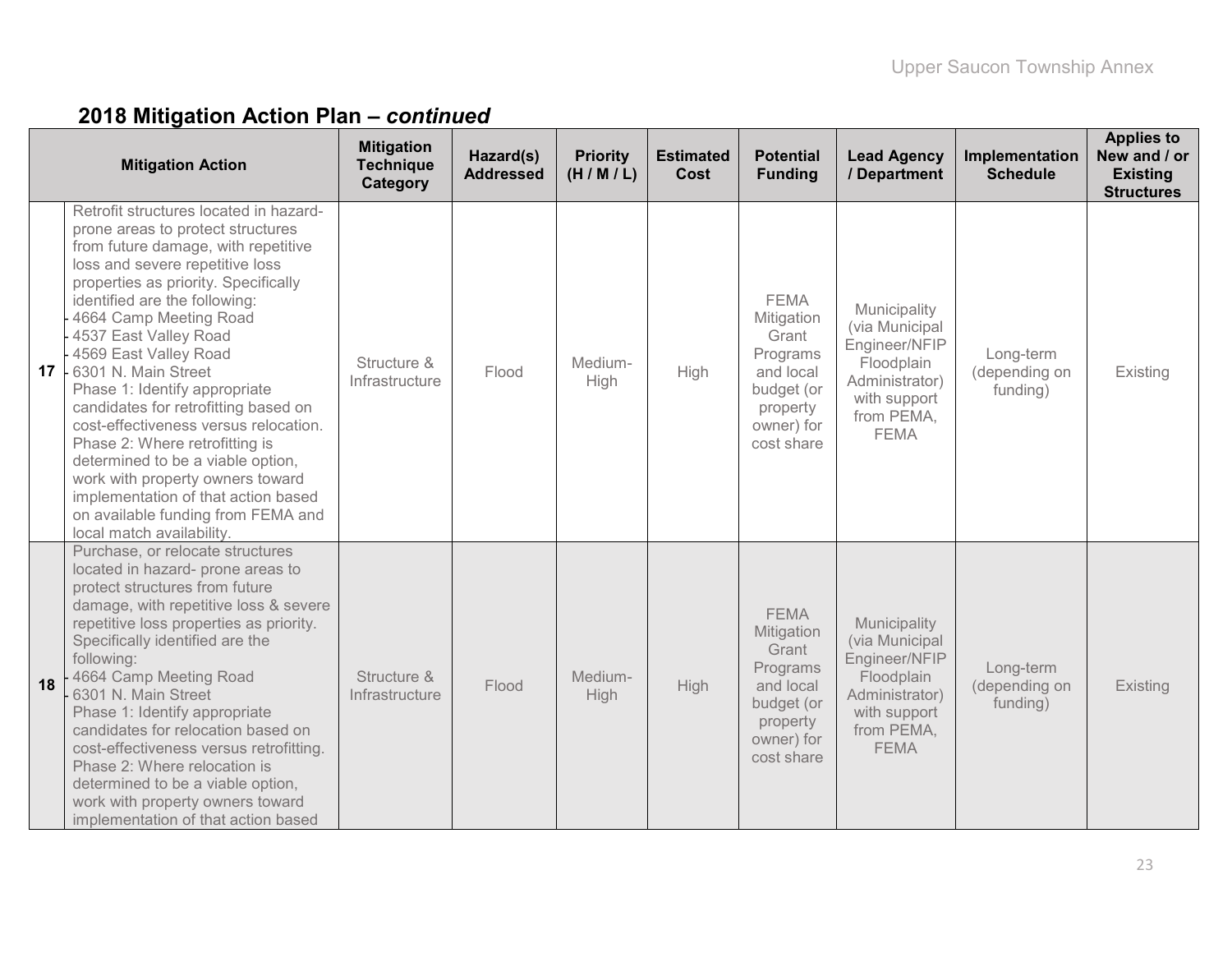Upper Saucon Township Annex

| i available funding from<br><b>FEMA</b> and<br>-UI |  |  |  |  |
|----------------------------------------------------|--|--|--|--|
| ı availability.<br>match                           |  |  |  |  |

|    | <b>Mitigation Action</b>                                                                                                                                                                                                                                                                                                                                                                                                                                                                                                            | <b>Mitigation</b><br><b>Technique</b><br>Category | Hazard(s)<br><b>Addressed</b> | <b>Priority</b><br>(H/M/L) | <b>Estimated</b><br>Cost | <b>Potential</b><br><b>Funding</b> | <b>Lead Agency</b><br>/ Department                                                                                               | <b>Implementation</b><br><b>Schedule</b> | <b>Applies to</b><br>New and / or<br><b>Existing</b><br><b>Structures</b> |
|----|-------------------------------------------------------------------------------------------------------------------------------------------------------------------------------------------------------------------------------------------------------------------------------------------------------------------------------------------------------------------------------------------------------------------------------------------------------------------------------------------------------------------------------------|---------------------------------------------------|-------------------------------|----------------------------|--------------------------|------------------------------------|----------------------------------------------------------------------------------------------------------------------------------|------------------------------------------|---------------------------------------------------------------------------|
| 19 | Maintain compliance with and good<br>standing in the NFIP including<br>adoption and enforcement of<br>floodplain management requirements<br>(e.g. regulating all new and<br>substantially improved construction<br>in Special Hazard Flood Areas),<br>floodplain identification and mapping,<br>and flood insurance outreach to the<br>community.<br>Further, continue to meet and/or<br>exceed the minimum NFIP standards<br>and criteria through the following<br>NFIP- related continued compliance<br>actions identified below. | Local plans &<br>Regulations                      | Flood                         | High                       | Low -<br>Medium          | Municipal<br><b>Budget</b>         | Municipality<br>(via Municipal<br>Engineer/NFIP<br>Floodplain<br>Administrator)<br>with support<br>from PEMA,<br><b>ISO FEMA</b> | Ongoing                                  | New &<br>Existing                                                         |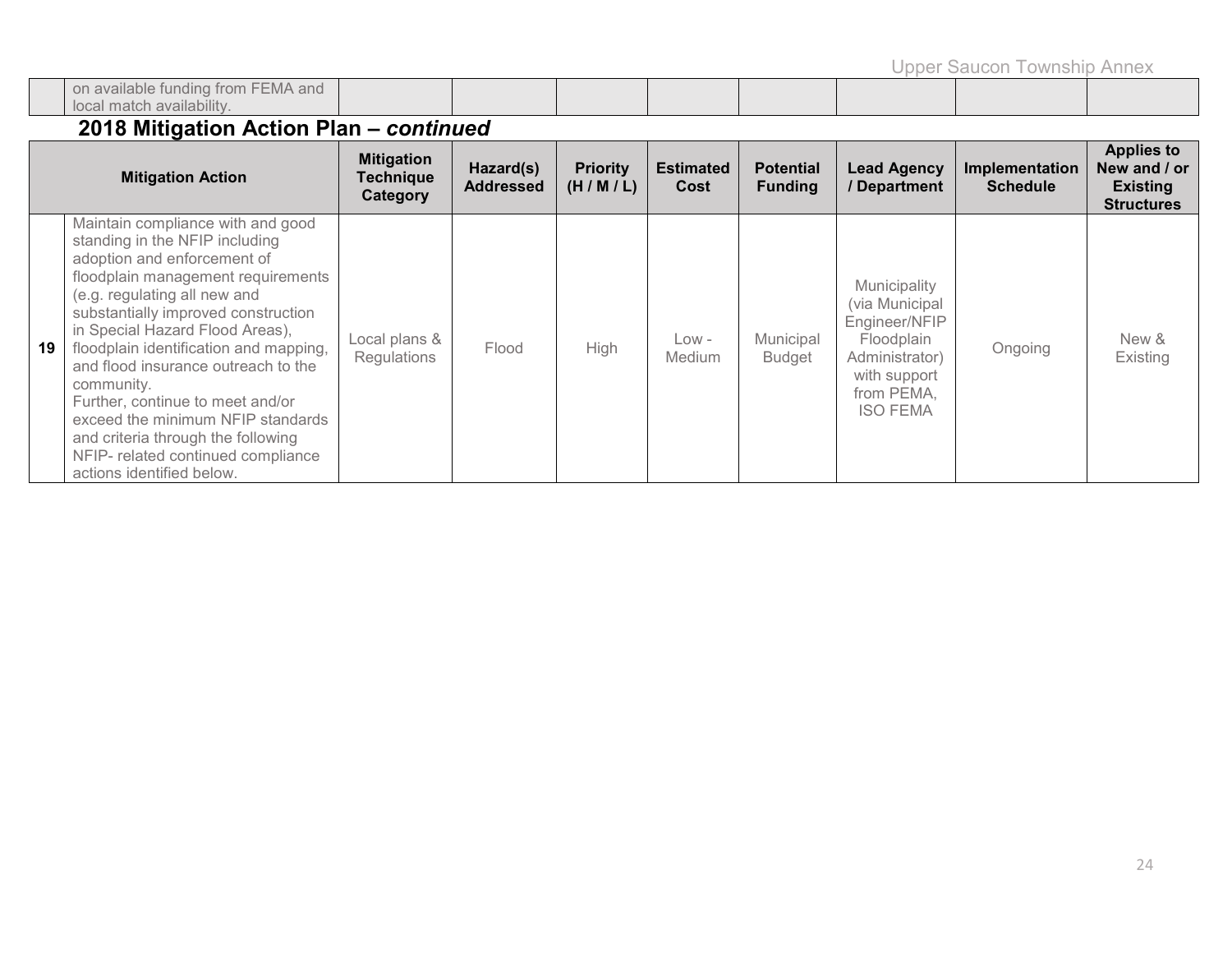|    | <b>Mitigation Action</b>                                                                                                                                                                                                                                                                                                                                                                                                                                                                                                                                                                                                                                                                                                                                                                                                                                                                                                                                                                                                                                                                  | <b>Mitigation</b><br><b>Technique</b><br>Category | Hazard(s)<br><b>Addressed</b> | <b>Priority</b><br>(H/M/L) | <b>Estimated</b><br>Cost | <b>Potential</b><br><b>Funding</b> | <b>Lead Agency</b><br>/ Department                                                      | Implementation<br><b>Schedule</b> | <b>Applies to</b><br>New and / or<br><b>Existing</b><br><b>Structures</b> |
|----|-------------------------------------------------------------------------------------------------------------------------------------------------------------------------------------------------------------------------------------------------------------------------------------------------------------------------------------------------------------------------------------------------------------------------------------------------------------------------------------------------------------------------------------------------------------------------------------------------------------------------------------------------------------------------------------------------------------------------------------------------------------------------------------------------------------------------------------------------------------------------------------------------------------------------------------------------------------------------------------------------------------------------------------------------------------------------------------------|---------------------------------------------------|-------------------------------|----------------------------|--------------------------|------------------------------------|-----------------------------------------------------------------------------------------|-----------------------------------|---------------------------------------------------------------------------|
| 20 | Conduct and facilitate community<br>and public education and outreach<br>for residents and businesses to<br>include, but not be limited to, the<br>following to promote and effect<br>natural hazard risk reduction:<br>Provide and maintain links to the<br>HMP website, and regularly post<br>notices on the County/municipal<br>homepage(s) referencing the HMP<br>webpages. Prepare and distribute<br>informational letters to flood<br>vulnerable property owners and<br>neighborhood associations,<br>explaining the availability of<br>mitigation grant funding to mitigate<br>their properties, and instructing them<br>on how they can learn more and<br>implement mitigation. Use email<br>notification systems and newsletters<br>to better educate the public on flood<br>insurance, the availability of<br>mitigation grant funding, and<br>personal natural hazard risk<br>reduction measures. Work with<br>neighborhood associations, civic and<br>business groups to disseminate<br>information on flood insurance and<br>the availability of mitigation grant<br>funding | Education<br>& Awareness                          | All Hazards                   | High                       | $Low-$<br>Medium         | Municipal<br><b>Budget</b>         | Municipality<br>with support<br>from Planning<br>Partners,<br>PEMA, FEMA                | Short-term                        | N/A                                                                       |
| 21 | Begin and/or continue the process to<br>adopt higher regulatory standards to<br>manage flood risk (i.e. increased<br>freeboard, cumulative substantial<br>damage/improvements).                                                                                                                                                                                                                                                                                                                                                                                                                                                                                                                                                                                                                                                                                                                                                                                                                                                                                                           | Local plans<br>ጼ<br>Regulations                   | Flood                         | High                       | Low                      | Municipal<br><b>Budget</b>         | Via Municipal<br>Engineer/NFIP<br>Floodplain<br>Admin. w/<br>support from<br>PEMA, FEMA | Short-term                        | New &<br>Existing                                                         |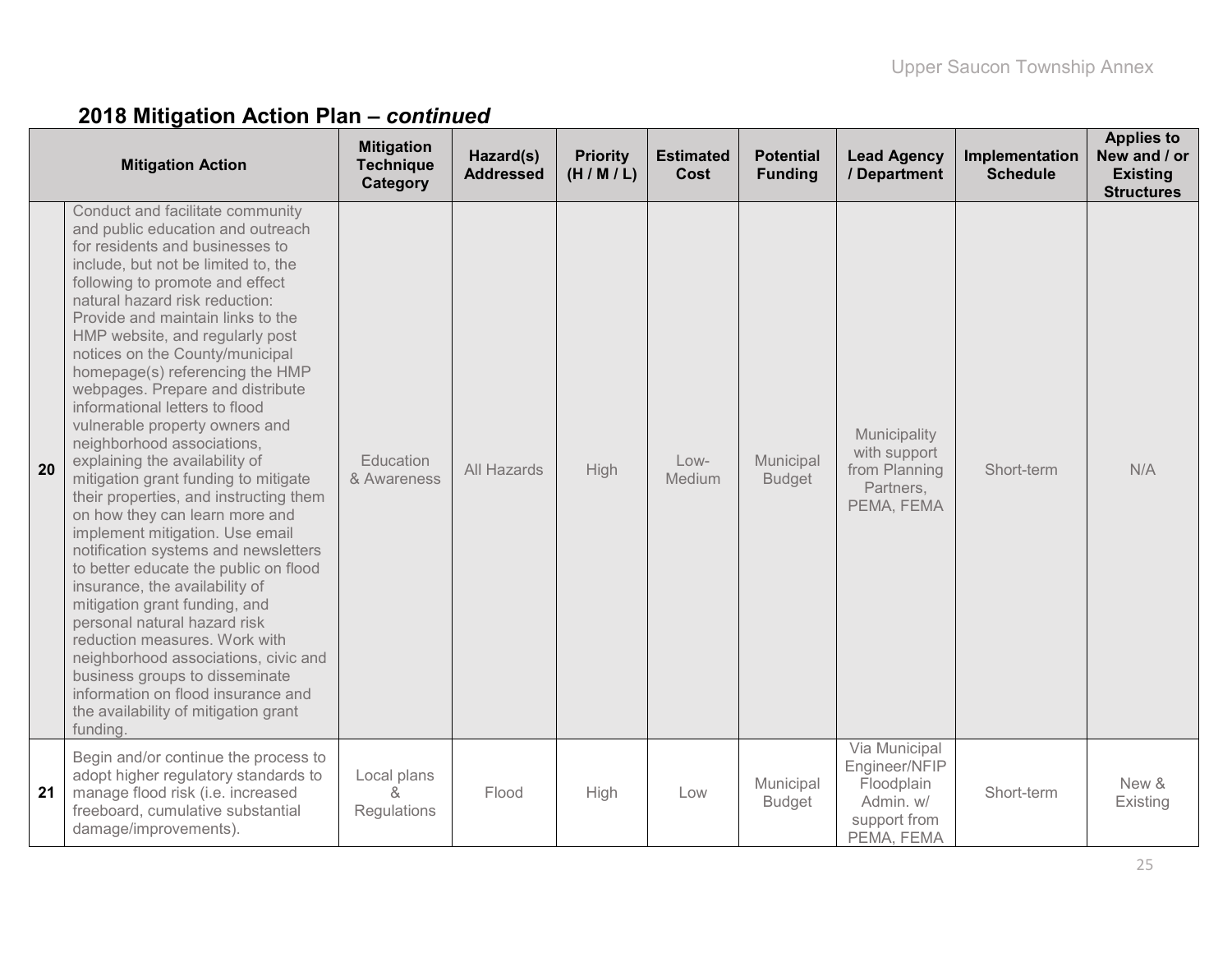|    | <b>Mitigation Action</b>                                                                                                                                                                                                                                                                                                                                                                                     | <b>Mitigation</b><br><b>Technique</b><br>Category | Hazard(s)<br><b>Addressed</b> | <b>Priority</b><br>(H/M/L) | <b>Estimated</b><br>Cost                  | <b>Potential</b><br><b>Funding</b>                                                                        | <b>Lead Agency</b><br>/ Department                                                                                                     | Implementation<br><b>Schedule</b> | <b>Applies to</b><br>New and / or<br><b>Existing</b><br><b>Structures</b> |
|----|--------------------------------------------------------------------------------------------------------------------------------------------------------------------------------------------------------------------------------------------------------------------------------------------------------------------------------------------------------------------------------------------------------------|---------------------------------------------------|-------------------------------|----------------------------|-------------------------------------------|-----------------------------------------------------------------------------------------------------------|----------------------------------------------------------------------------------------------------------------------------------------|-----------------------------------|---------------------------------------------------------------------------|
| 22 | Determine if a Community<br>Assistance Visit (CAV) or<br><b>Community Assistance Contact</b><br>(CAC) is needed, and schedule if<br>needed.                                                                                                                                                                                                                                                                  | Local plans<br><sub>R</sub><br>Regulations        | Flood                         | Medium                     | Low                                       | Municipal<br><b>Budget</b>                                                                                | <b>NFIP</b><br>Floodplain<br>Administrator<br>with support<br>from PADEP,<br>PEMA, FEMA                                                | Short-term                        | N/A                                                                       |
| 23 | Have designated NFIP Floodplain<br>Administrator (FPA) become a<br>Certified Floodplain Manager<br>through the ASFPM and/or pursue<br>relevant continuing education<br>training such as FEMA Benefit-Cost<br>Analysis.                                                                                                                                                                                       | Local plans<br>8<br>Regulations                   | Flood                         | High                       | Low                                       | Municipal<br><b>Budget</b>                                                                                | <b>NFIP</b><br>Floodplain<br>Administrator                                                                                             | Short-term                        | N/A                                                                       |
| 24 | Participate in the Community Rating<br>System (CRS) to further manage<br>flood risk and reduce flood insurance<br>premiums for NFIP policyholders.<br>This shall start with the submission<br>to FEMA-DHS of a Letter of Intent to<br>join CRS, followed by the completion<br>and submission of an application to<br>the program once the community's<br>current compliance with the NFIP is<br>established. | Local plans<br>$\delta$<br>Regulations            | Flood                         | Medium                     | Low                                       | Municipal<br><b>Budget</b>                                                                                | <b>NFIP</b><br>Floodplain<br>Administrator<br>with support<br>from PA DEP,<br>PEMA, FEMA                                               | Short-term                        | N/A                                                                       |
| 25 | Obtain and archive elevation<br>certificates for NFIP compliance.                                                                                                                                                                                                                                                                                                                                            | Local plans<br>&<br>Regulations                   | Flood                         | High                       | Low                                       | Municipal<br><b>Budget</b>                                                                                | <b>NFIP</b><br>Floodplain<br>Administrator                                                                                             | Ongoing                           | N/A                                                                       |
| 26 | Continue to support the<br>implementation, monitoring,<br>maintenance, and updating of this<br>Plan, as defined in Section 7.0                                                                                                                                                                                                                                                                               | All<br>Categories                                 | All Hazards                   | High                       | $Low -$<br>High (for<br>5-year<br>update) | Municipal<br>Budget,<br>possibly<br><b>FEMA</b><br>Mitigation<br>Grant<br>Funding for<br>5-year<br>update | Via mitigation<br>planning point<br>of contacts<br>w/ support<br>from Planning<br>Partners<br>(through their<br>Points of<br>Contact). | Ongoing                           | New &<br>Existing                                                         |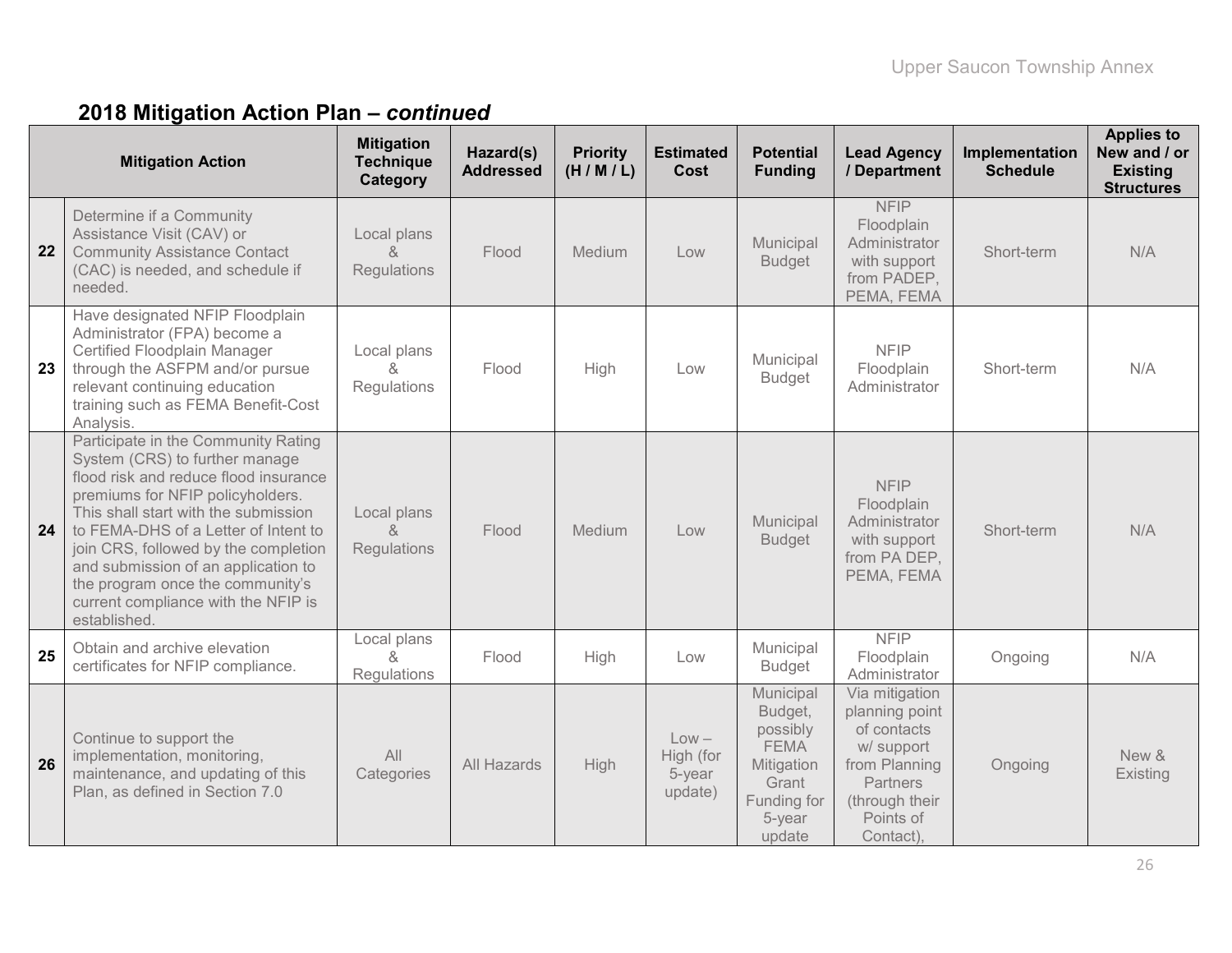Upper Saucon Township Annex

|  |  |  |  |  |       | $\frac{1}{2} \left( \frac{1}{2} \right) \left( \frac{1}{2} \right) \left( \frac{1}{2} \right) \left( \frac{1}{2} \right) \left( \frac{1}{2} \right) \left( \frac{1}{2} \right) \left( \frac{1}{2} \right) \left( \frac{1}{2} \right) \left( \frac{1}{2} \right) \left( \frac{1}{2} \right) \left( \frac{1}{2} \right) \left( \frac{1}{2} \right) \left( \frac{1}{2} \right) \left( \frac{1}{2} \right) \left( \frac{1}{2} \right) \left( \frac{1}{2} \right) \left( \frac$ |  |  |  |
|--|--|--|--|--|-------|----------------------------------------------------------------------------------------------------------------------------------------------------------------------------------------------------------------------------------------------------------------------------------------------------------------------------------------------------------------------------------------------------------------------------------------------------------------------------|--|--|--|
|  |  |  |  |  | EIVIA |                                                                                                                                                                                                                                                                                                                                                                                                                                                                            |  |  |  |
|  |  |  |  |  |       |                                                                                                                                                                                                                                                                                                                                                                                                                                                                            |  |  |  |

|    | <b>Mitigation Action</b>                                                                                                                                                                                                                                                          | <b>Mitigation</b><br><b>Technique</b><br>Category | Hazard(s)<br><b>Addressed</b> | <b>Priority</b><br>(H/M/L) | <b>Estimated</b><br>Cost | <b>Potential</b><br><b>Funding</b>                                  | Lead Agency /<br><b>Department</b>                                             | Implementation<br><b>Schedule</b>       | <b>Applies to</b><br>New and /<br>or Existing<br><b>Structures</b> |
|----|-----------------------------------------------------------------------------------------------------------------------------------------------------------------------------------------------------------------------------------------------------------------------------------|---------------------------------------------------|-------------------------------|----------------------------|--------------------------|---------------------------------------------------------------------|--------------------------------------------------------------------------------|-----------------------------------------|--------------------------------------------------------------------|
| 27 | Complete the ongoing updates of<br>the Comprehensive Emergency<br><b>Management Plans</b>                                                                                                                                                                                         | Local plans<br>Regulations                        | All Hazards                   | High                       | Low                      | Municipal<br><b>Budget</b>                                          | Municipality<br>with support<br>from PEMA                                      | Ongoing                                 | New &<br>Existing                                                  |
| 28 | Create/enhance/maintain mutual<br>aid agreements with neighboring<br>communities for continuity of<br>operations.                                                                                                                                                                 | All<br>Categories                                 | All Hazards                   | High                       | Low                      | Municipal<br><b>Budget</b>                                          | Municipality w/<br>support from<br>surrounding<br>municipalities<br>and County | Ongoing                                 | New &<br>Existing                                                  |
| 29 | Develop and maintain capabilities<br>to process FEMA/PEMA paperwork<br>after disasters; qualified damage<br>assessment personnel - Improve<br>post-disaster capabilities - damage<br>assessment; FEMA/PEMA<br>paperwork compilation,<br>submissions, record keeping.              | Education<br>& Awareness                          | All Hazards                   | Medium                     | Medium                   | Municipal<br>budget                                                 | Municipality<br>with support<br>from County,<br>PEMA, FEMA                     | Short-term                              | N/A                                                                |
| 30 | Work with regional agencies (i.e.<br>County and PEMA) to help develop<br>damage assessment capabilities at<br>the local level through such things<br>as training programs, certification of<br>qualified individuals (e.g. code<br>officials, floodplain managers,<br>engineers). | Education<br>& Awareness                          | <b>All Hazards</b>            | Medium                     | Medium                   | Municipal<br>budget,<br><b>FEMA</b><br><b>HMA</b> grant<br>programs | Municipality<br>with support<br>from County,<br><b>PEMA</b>                    | Short-term<br>(depending on<br>funding) | N/A                                                                |
| 31 | Educate residents about hazards of<br>radon. Provide information material<br>and free radon test kits.                                                                                                                                                                            | Education<br>& Awareness                          | Radon<br><b>Exposure</b>      | Medium                     | \$5,000                  | State grant                                                         | Township and<br>local state<br>representative's<br>office                      | 2019                                    | N/A                                                                |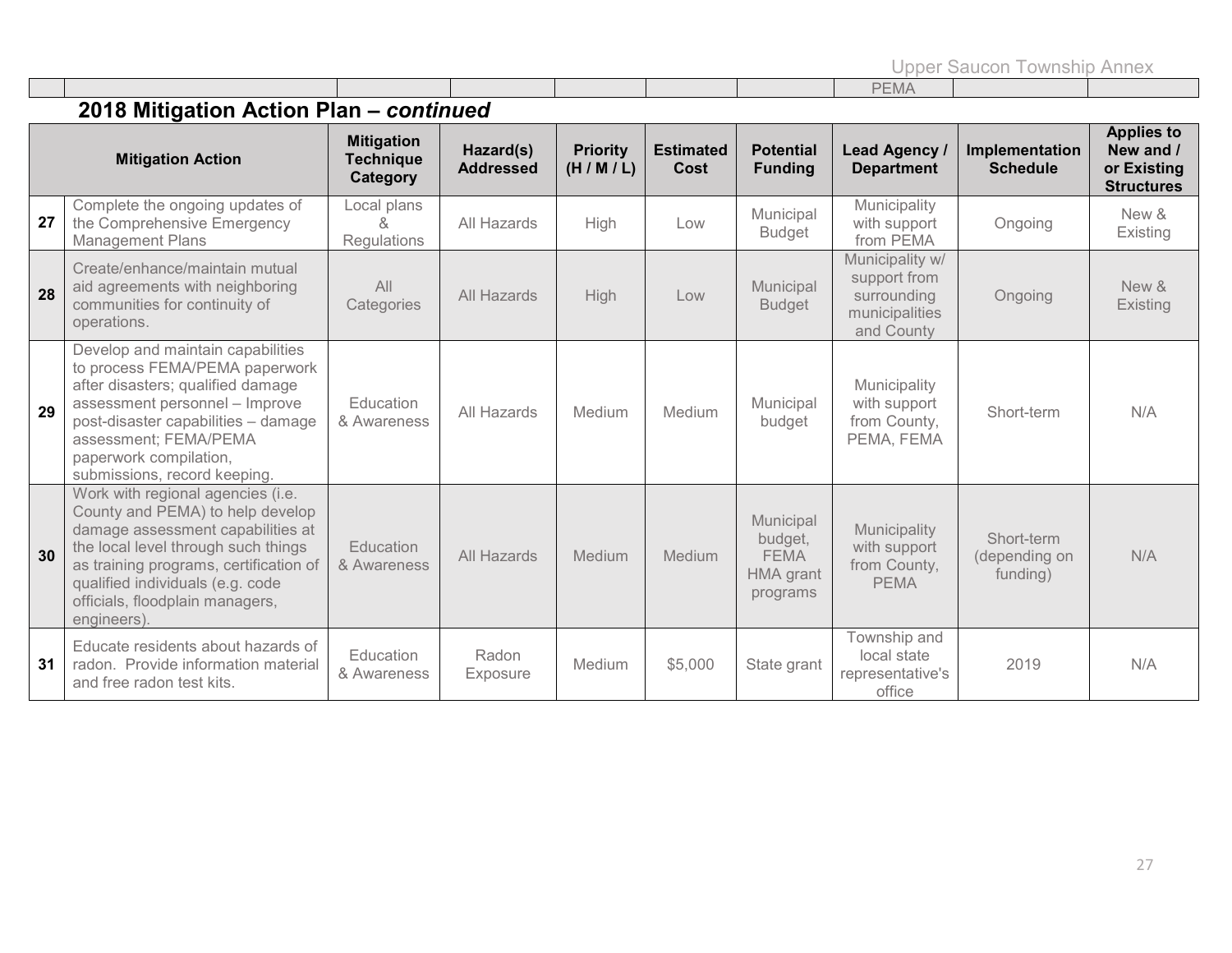| <b>Mitigation Action</b> |                                                                                                                                                                                                                                                                                                                                                                         | <b>Mitigation</b><br><b>Technique</b><br>Category        | Hazard(s)<br><b>Addressed</b>                | <b>Priority</b><br>(H/M/L) | <b>Estimated</b><br>Cost | <b>Potential</b><br><b>Funding</b>      | Lead Agency /<br><b>Department</b>                                                      | Implementation<br><b>Schedule</b>                                                 | <b>Applies to</b><br>New and /<br>or Existing<br><b>Structures</b> |
|--------------------------|-------------------------------------------------------------------------------------------------------------------------------------------------------------------------------------------------------------------------------------------------------------------------------------------------------------------------------------------------------------------------|----------------------------------------------------------|----------------------------------------------|----------------------------|--------------------------|-----------------------------------------|-----------------------------------------------------------------------------------------|-----------------------------------------------------------------------------------|--------------------------------------------------------------------|
| 32                       | Prepare hazardous materials<br>transportation incident response<br>plan. The purpose of the plan is to<br>develop policies and procedures<br>under which Township emergency<br>response providers will operate in<br>the event of a hazardous materials<br>release due to a traffic /<br>transportation incident along the<br>Interstate 78 and Route 309<br>corridors. | Local plans<br>Regulations                               | Transportation<br>Incident                   | Medium                     | \$15,000                 | State grant<br>and<br>Township<br>funds | Township<br>Emergency<br>Management<br>Coordinator                                      | 2019 - prepare<br>plan; 2020 -<br>implement plan;<br>2021 - training<br>exercises | N/A                                                                |
| 33                       | Coordinate with the County<br><b>Emergency Management Agency</b><br>and PA Department of Health,<br>which is responsible for setting up<br>points of distribution and providers<br>for immunizations.                                                                                                                                                                   | Local plans<br>$\mathcal{R}_{\mathbf{z}}$<br>Regulations | Pandemic and<br>Infectious<br><b>Disease</b> | Medium                     | Low                      | Municipal<br><b>Budget</b>              | Municipality,<br>working with<br><b>County EMA</b><br>and PA<br>Department of<br>Health | Ongoing                                                                           | N/A                                                                |
| 34                       | Devise an employee vaccination<br>and immunization plan to prevent<br>an outbreak within the municipal<br>employee ranks.                                                                                                                                                                                                                                               | Local plans<br>$\delta$<br>Regulations                   | Pandemic and<br>Infectious<br><b>Disease</b> | Medium                     | Low                      | Municipal<br><b>Budget</b>              | Municipality                                                                            | Short-term                                                                        | N/A                                                                |
| 35                       | Devise a municipal continuity of<br>operations plan to keep essential<br>services running in the event that a<br>significant portion of the workforce<br>is affected.                                                                                                                                                                                                   | Local plans<br>$\mathcal{S}_{\mathbf{x}}$<br>Regulations | Pandemic and<br>Infectious<br><b>Disease</b> | Medium                     | Low                      | Municipal<br><b>Budget</b>              | Municipality                                                                            | Short-term                                                                        | N/A                                                                |
| 36                       | Devise a public education and<br>outreach plan regarding disease<br>prevention.                                                                                                                                                                                                                                                                                         | <b>Education</b><br>& Awareness                          | Pandemic and<br>Infectious<br><b>Disease</b> | Medium                     | Low                      | Municipal<br><b>Budget</b>              | Municipality                                                                            | Ongoing                                                                           | N/A                                                                |
| 37                       | Provide education and outreach to<br>residents regarding how to prevent<br>the spread of invasive species,<br>including quarantine procedures.                                                                                                                                                                                                                          | Education<br>& Awareness                                 | Invasive<br>Species                          | High                       | Low                      | Municipal<br><b>Budget</b>              | Municipality                                                                            | Ongoing                                                                           | N/A                                                                |